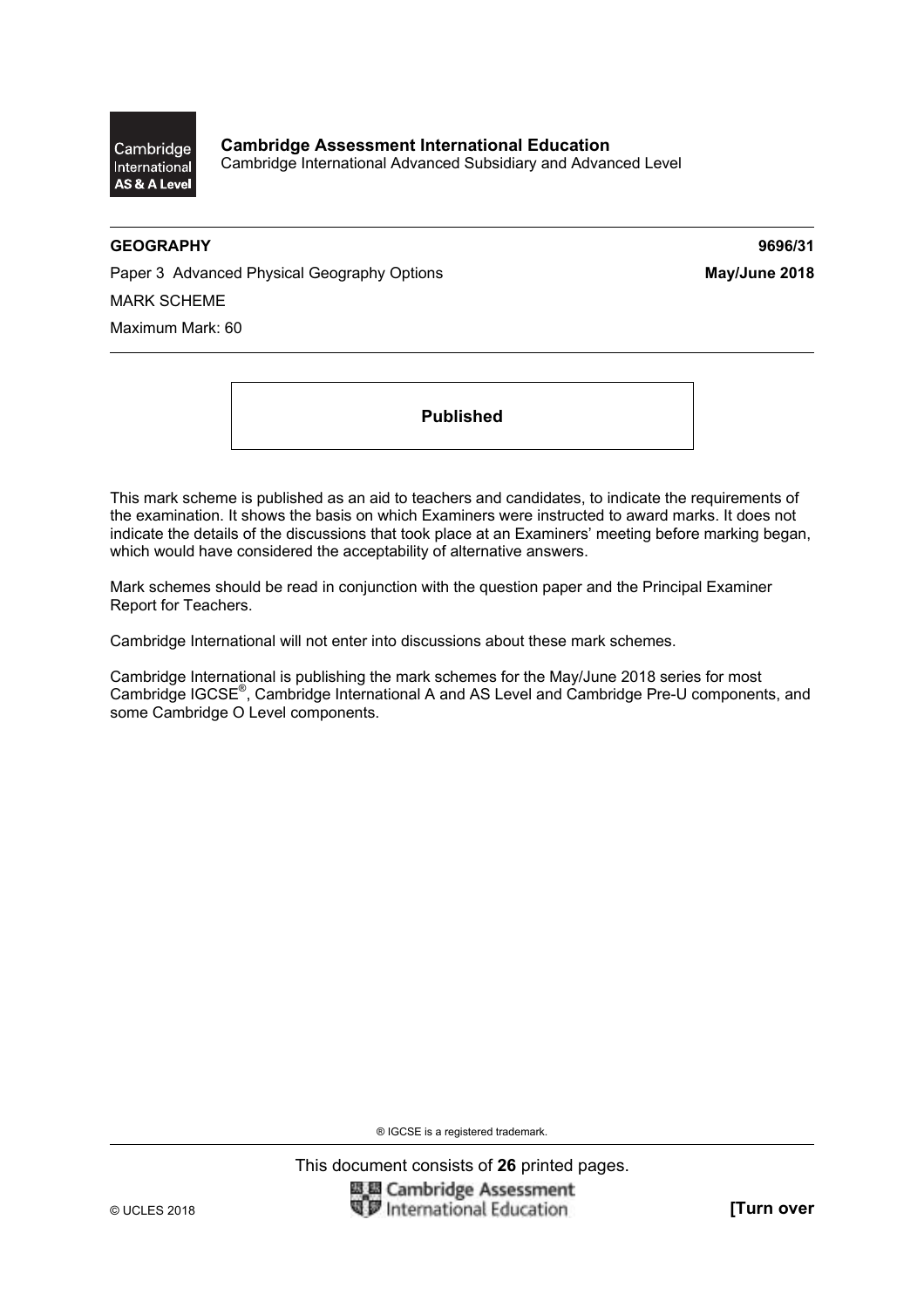## **Generic Marking Principles**

These general marking principles must be applied by all examiners when marking candidate answers. They should be applied alongside the specific content of the mark scheme or generic level descriptors for a question. Each question paper and mark scheme will also comply with these marking principles.

GENERIC MARKING PRINCIPLE 1:

Marks must be awarded in line with:

- the specific content of the mark scheme or the generic level descriptors for the question
- the specific skills defined in the mark scheme or in the generic level descriptors for the question
- the standard of response required by a candidate as exemplified by the standardisation scripts.

GENERIC MARKING PRINCIPLE 2:

Marks awarded are always **whole marks** (not half marks, or other fractions).

GENERIC MARKING PRINCIPLE 3:

Marks must be awarded **positively**:

- marks are awarded for correct/valid answers, as defined in the mark scheme. However, credit is given for valid answers which go beyond the scope of the syllabus and mark scheme, referring to your Team Leader as appropriate
- marks are awarded when candidates clearly demonstrate what they know and can do
- marks are not deducted for errors
- marks are not deducted for omissions
- answers should only be judged on the quality of spelling, punctuation and grammar when these features are specifically assessed by the question as indicated by the mark scheme. The meaning, however, should be unambiguous.

GENERIC MARKING PRINCIPLE 4:

Rules must be applied consistently e.g. in situations where candidates have not followed instructions or in the application of generic level descriptors.

GENERIC MARKING PRINCIPLE 5:

Marks should be awarded using the full range of marks defined in the mark scheme for the question (however; the use of the full mark range may be limited according to the quality of the candidate responses seen).

GENERIC MARKING PRINCIPLE 6:

Marks awarded are based solely on the requirements as defined in the mark scheme. Marks should not be awarded with grade thresholds or grade descriptors in mind.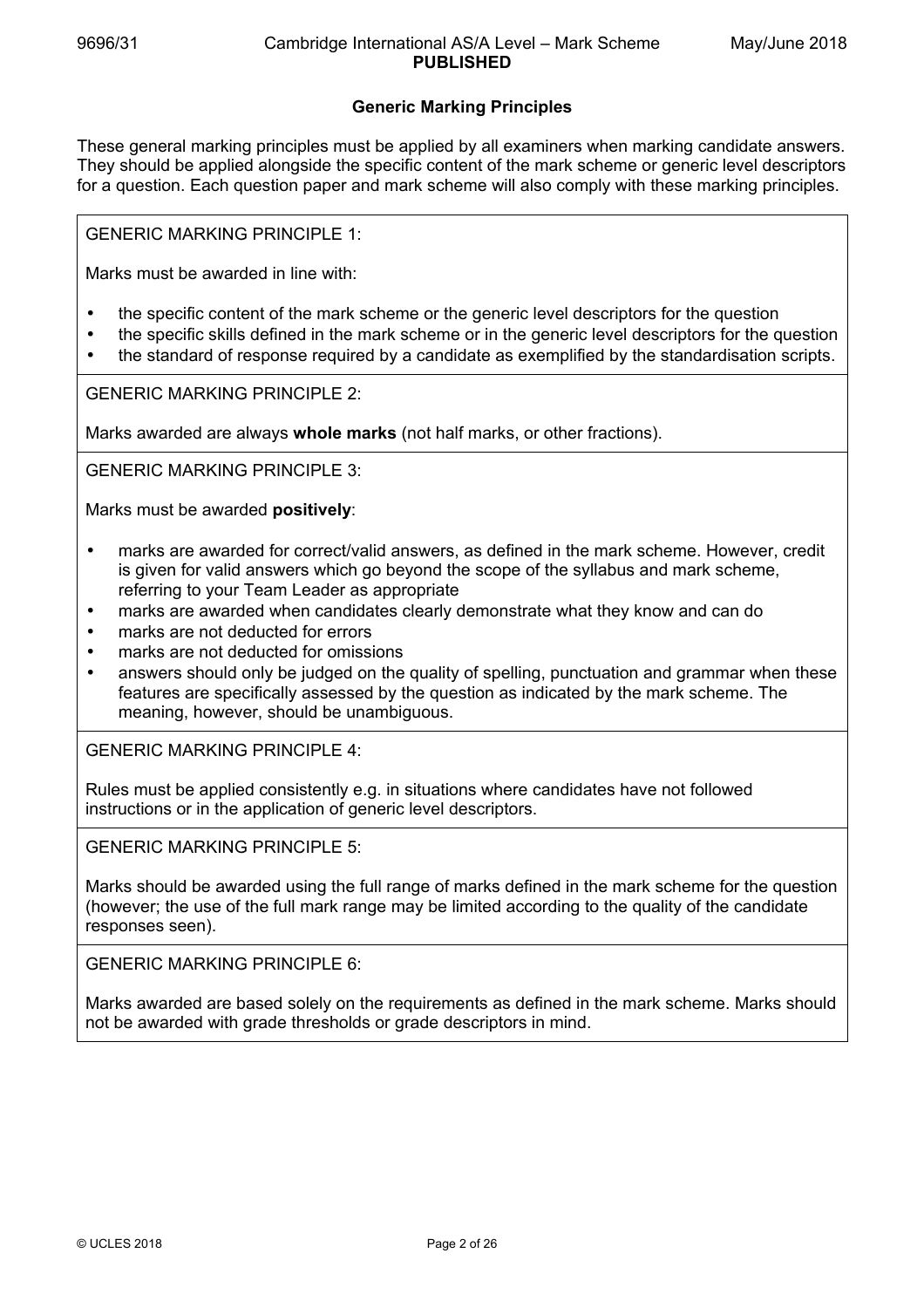### 9696/31 Cambridge International AS/A Level – Mark Scheme **PUBLISHED**

### Answer questions from **two** different options.

# **Tropical environments**

If answering this option, answer Question 1 and **either** Question 2 **or** Question 3.

| <b>Question</b> | <b>Answer</b>                                                                                                                                                                                                                                                                                                                  | <b>Marks</b> |
|-----------------|--------------------------------------------------------------------------------------------------------------------------------------------------------------------------------------------------------------------------------------------------------------------------------------------------------------------------------|--------------|
| 1(a)            | Fig. 1.1 is a photograph which shows a tropical granite landscape in<br>Africa.                                                                                                                                                                                                                                                | 4            |
|                 | With the aid of a labelled diagram, describe the landforms shown in<br>Fig. 1.1.                                                                                                                                                                                                                                               |              |
|                 | Candidates should interpret the photograph to identify the key features of<br>the landforms and use these observations to produce a realistic diagram.                                                                                                                                                                         |              |
|                 | Landforms from the photograph may include:<br>bornhardt or inselberg<br>٠<br>rounded rocks<br>$\bullet$<br>flat plain<br>٠                                                                                                                                                                                                     |              |
|                 | Description and labels may include:<br>isolated peak standing out from flat plain<br>$\bullet$<br>sparse gravel landscape<br>$\bullet$<br>pointed dome/mountain<br>$\bullet$<br>joint networks<br>$\bullet$<br>rounded boulders in the foreground<br>$\bullet$<br>1 mark for each labelled feature with detail on the diagram. |              |
|                 | Maximum 3 if no diagram.                                                                                                                                                                                                                                                                                                       |              |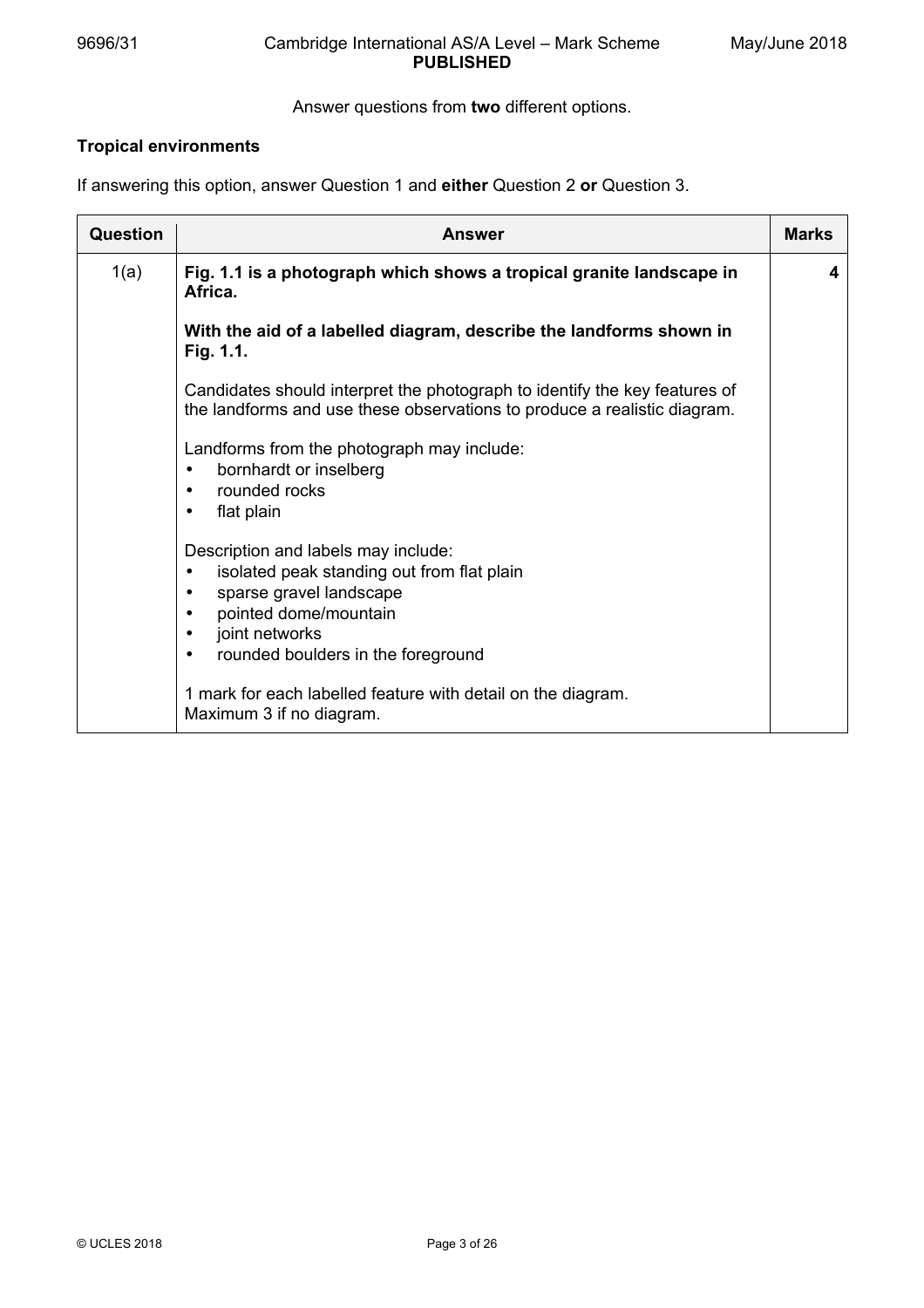| <b>Question</b> | <b>Answer</b>                                                                                                                                                                                                                                                                                                                                                                                                                                                                                                                                                                                                                                                                                                                                                                                                              | <b>Marks</b> |
|-----------------|----------------------------------------------------------------------------------------------------------------------------------------------------------------------------------------------------------------------------------------------------------------------------------------------------------------------------------------------------------------------------------------------------------------------------------------------------------------------------------------------------------------------------------------------------------------------------------------------------------------------------------------------------------------------------------------------------------------------------------------------------------------------------------------------------------------------------|--------------|
| 1(b)            | Explain the role of deep weathering in the development of the granite<br>landforms you described in (a).                                                                                                                                                                                                                                                                                                                                                                                                                                                                                                                                                                                                                                                                                                                   | 6            |
|                 | The focus of the explanation should be on the development of the granite<br>landforms – inselberg and rounded rocks.                                                                                                                                                                                                                                                                                                                                                                                                                                                                                                                                                                                                                                                                                                       |              |
|                 | Explanation may include:<br>Chemical weathering is dominant in the humid tropics due to the high<br>temperatures and ready supply of water.<br>The high temperatures increase the rate and the water allows the<br>$\bullet$<br>introduction of the weathering agents into rocks.<br>Chemical weathering is most effective at depth giving rise to a deep<br>$\bullet$<br>weathering profile and basal surface of weathering.<br>Granite landforms are generally the result of deep weathering<br>$\bullet$<br>(hydrolysis) along a basal surface of weathering, which exploits joints<br>and cracks within the granite to bring about rounded core stones.<br>Periods of climatic change may bring about the stripping of regolith<br>$\bullet$<br>allowing the production of features such as inselbergs and bornhardts. |              |
|                 | Award marks based on the quality of explanation and breadth of the<br>response using the marking levels below.                                                                                                                                                                                                                                                                                                                                                                                                                                                                                                                                                                                                                                                                                                             |              |
|                 | Level 3<br>$5 - 6$<br>Response addresses chemical weathering processes related to tropical<br>humid climates. Good explanation of the processes identified using<br>appropriate terminology and understanding of the role of deep weathering.<br>Response is well founded in detailed knowledge and strong conceptual<br>understanding of the topic. Any examples used are appropriate and<br>integrated effectively into the response.                                                                                                                                                                                                                                                                                                                                                                                    |              |
|                 | Level <sub>2</sub><br>$3 - 4$<br>Response offers some explanation of deep weathering but in a limited<br>manner. Discussion is unbalanced and with little reference to the nature of<br>granite. Response develops on a largely secure base of knowledge and<br>understanding. Examples may lack detail or development.                                                                                                                                                                                                                                                                                                                                                                                                                                                                                                    |              |
|                 | Level 1<br>$1 - 2$<br>Response comprises one or two descriptive points about weathering in<br>general with explanation insecure. Knowledge is basic and understanding<br>may be inaccurate. Examples are in name only or lacking entirely.                                                                                                                                                                                                                                                                                                                                                                                                                                                                                                                                                                                 |              |
|                 | Level 0<br>0<br>No creditable response.                                                                                                                                                                                                                                                                                                                                                                                                                                                                                                                                                                                                                                                                                                                                                                                    |              |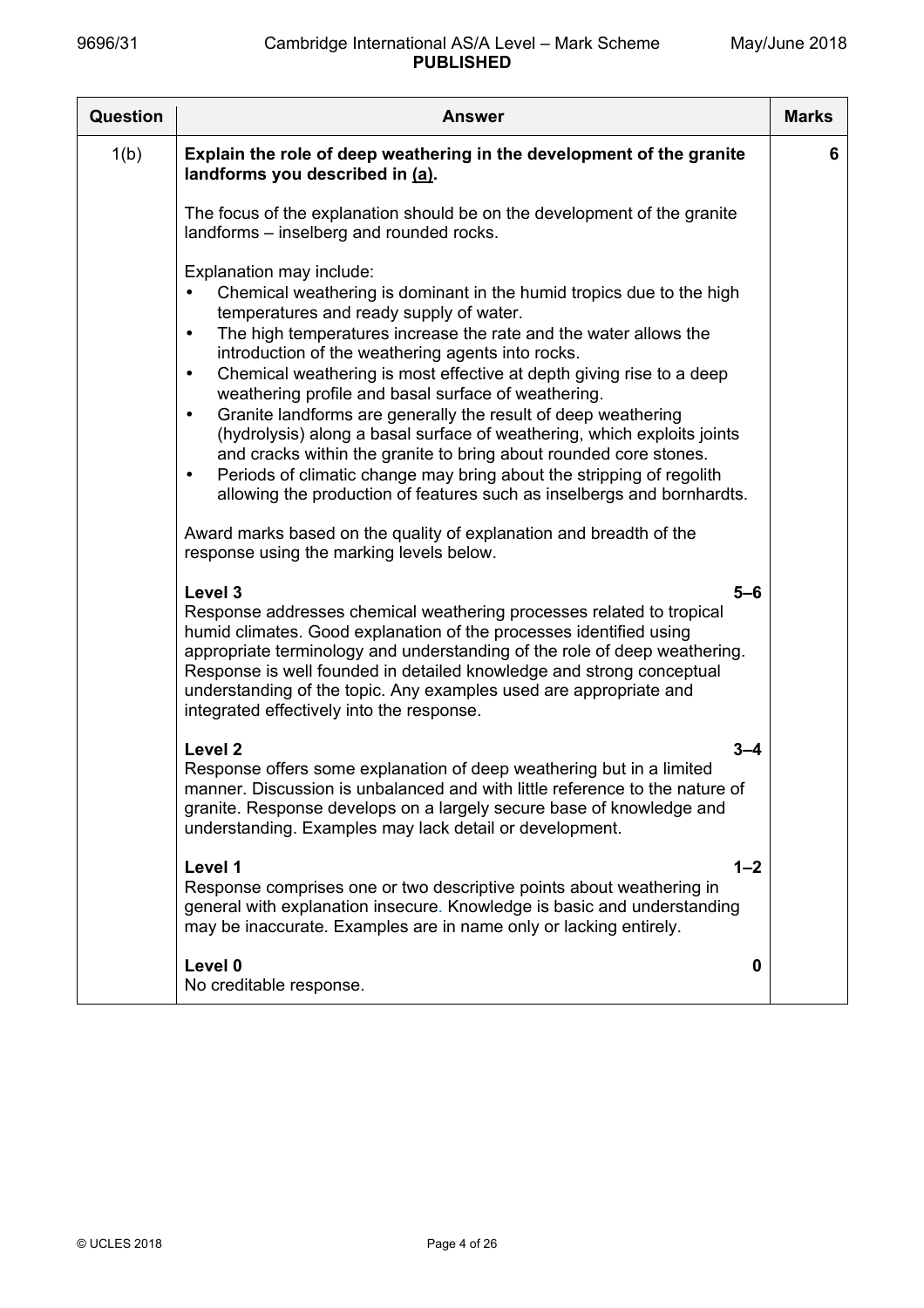| Question       | <b>Answer</b>                                                                                                                                                                                                                                                                                                                                                                                                                                                                                                                                                                                                                                                                                                                                                                                                                                                                                                                                                                                                                                                                                                                                                                                                                                                           | <b>Marks</b> |
|----------------|-------------------------------------------------------------------------------------------------------------------------------------------------------------------------------------------------------------------------------------------------------------------------------------------------------------------------------------------------------------------------------------------------------------------------------------------------------------------------------------------------------------------------------------------------------------------------------------------------------------------------------------------------------------------------------------------------------------------------------------------------------------------------------------------------------------------------------------------------------------------------------------------------------------------------------------------------------------------------------------------------------------------------------------------------------------------------------------------------------------------------------------------------------------------------------------------------------------------------------------------------------------------------|--------------|
| $\overline{2}$ | 'The intertropical convergence zone (ITCZ) is the most important<br>control of tropical climates.'                                                                                                                                                                                                                                                                                                                                                                                                                                                                                                                                                                                                                                                                                                                                                                                                                                                                                                                                                                                                                                                                                                                                                                      | 20           |
|                | With reference to the climatic characteristics of both humid tropical<br>and seasonally humid tropical climates, how far do you agree with this<br>statement?                                                                                                                                                                                                                                                                                                                                                                                                                                                                                                                                                                                                                                                                                                                                                                                                                                                                                                                                                                                                                                                                                                           |              |
|                | Candidates are free to develop their own approach to the question and<br>responses will vary depending on the seasonally tropical climate chosen.<br>Whichever approach is chosen, essays which discuss the ITCZ and support<br>their argument with relevant examples will be credited. There may be<br>detailed consideration of a case study or a broadly conceived response,<br>drawing on several examples to show the factors involved.                                                                                                                                                                                                                                                                                                                                                                                                                                                                                                                                                                                                                                                                                                                                                                                                                            |              |
|                | The main issues that could be discussed:<br>ITCZ is an area of low pressure and marks the point of trade wind<br>$\bullet$<br>convergence.<br>These two roles make it important in atmospheric circulation and in the<br>$\bullet$<br>formation of the Hadley cell.<br>ITCZ location varies throughout the year and while it remains near the<br>$\bullet$<br>equator, the ITCZ over land drifts farther north or south than the ITCZ<br>over oceans.<br>In tropical latitudes, it is responsible for the migration of low pressure<br>$\bullet$<br>and the resulting shifts in seasonal tropical rains.<br>In addition to the ITCZ there are a number of other climate controls that<br>influence the types of climate in the tropics.<br>The influence of land and sea has a critical effect on the migration of<br>$\bullet$<br>the ITCZ.<br>These factors create greater ITCZ migration and climatic variation north<br>$\bullet$<br>and south over continents.<br>In Tropical Monsoon Climates the ITCZ can interact with other climatic<br>$\bullet$<br>patterns such as offshore winds that form as a result of deep lows over<br>land.<br>Ocean currents may also be considered to have an influence on the<br>$\bullet$<br>climates.<br>Altitude.<br>$\bullet$ |              |
|                | There must be some attempt at evaluating the factors/issues and there<br>should be a good understanding of the concept of the ITCZ.                                                                                                                                                                                                                                                                                                                                                                                                                                                                                                                                                                                                                                                                                                                                                                                                                                                                                                                                                                                                                                                                                                                                     |              |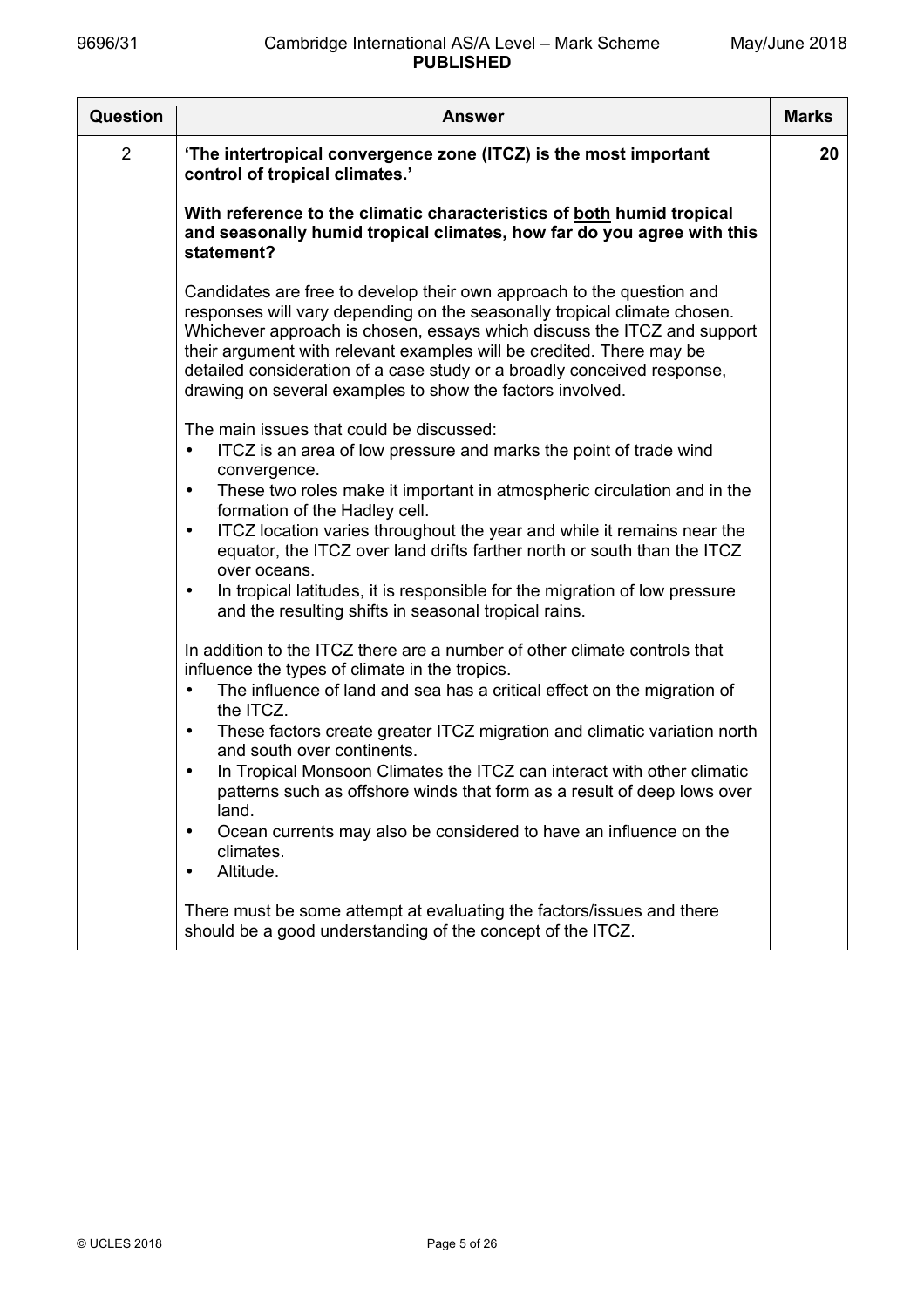| Question<br><b>Answer</b>                                                                                                                                                                                                                                                                                                                                                                                                                        | <b>Marks</b> |
|--------------------------------------------------------------------------------------------------------------------------------------------------------------------------------------------------------------------------------------------------------------------------------------------------------------------------------------------------------------------------------------------------------------------------------------------------|--------------|
| Award marks based on the quality of the response using the marking levels<br>below.                                                                                                                                                                                                                                                                                                                                                              |              |
| Level 4<br>$16 - 20$<br>Response demonstrates a thoroughly well founded understanding of the<br>ITCZ and makes clear links between the ITCZ and the characteristics of<br>both tropical climates. An effective and sustained evaluation with a sound<br>conclusion. Response is well founded in detailed exemplar knowledge and<br>strong conceptual understanding of the topic.                                                                 |              |
| Level 3<br>$11 - 15$<br>Response discusses the ITCZ and makes some links between the ITCZ and<br>tropical climates but is slightly unbalanced between the chosen climates.<br>Response is broadly evaluative in character, comprising some explanatory<br>or narrative content and a conclusion. Response develops on a largely<br>secure base of knowledge and understanding with the use of example(s).                                        |              |
| Level <sub>2</sub><br>$6 - 10$<br>Response shows general knowledge and understanding of the ITCZ but<br>shows a lack of development, and links with the tropical climates may not be<br>developed. Response is mainly descriptive or explanatory in approach and<br>contains a brief or thinly supported evaluation. Responses without the use of<br>example(s) to support the response will not get above the middle of Level 2<br>$(8$ marks). |              |
| Level 1<br>1–5<br>Response makes a few broad points about the characteristics of the tropical<br>climates but does not address the question about the importance of the<br>ITCZ. A descriptive response. Knowledge is basic and understanding may<br>be poor and lack relevance to the question set.                                                                                                                                             |              |
| Level 0<br>0<br>No creditable response.                                                                                                                                                                                                                                                                                                                                                                                                          |              |
| Maximum Level 2 if only one tropical climate discussed.                                                                                                                                                                                                                                                                                                                                                                                          |              |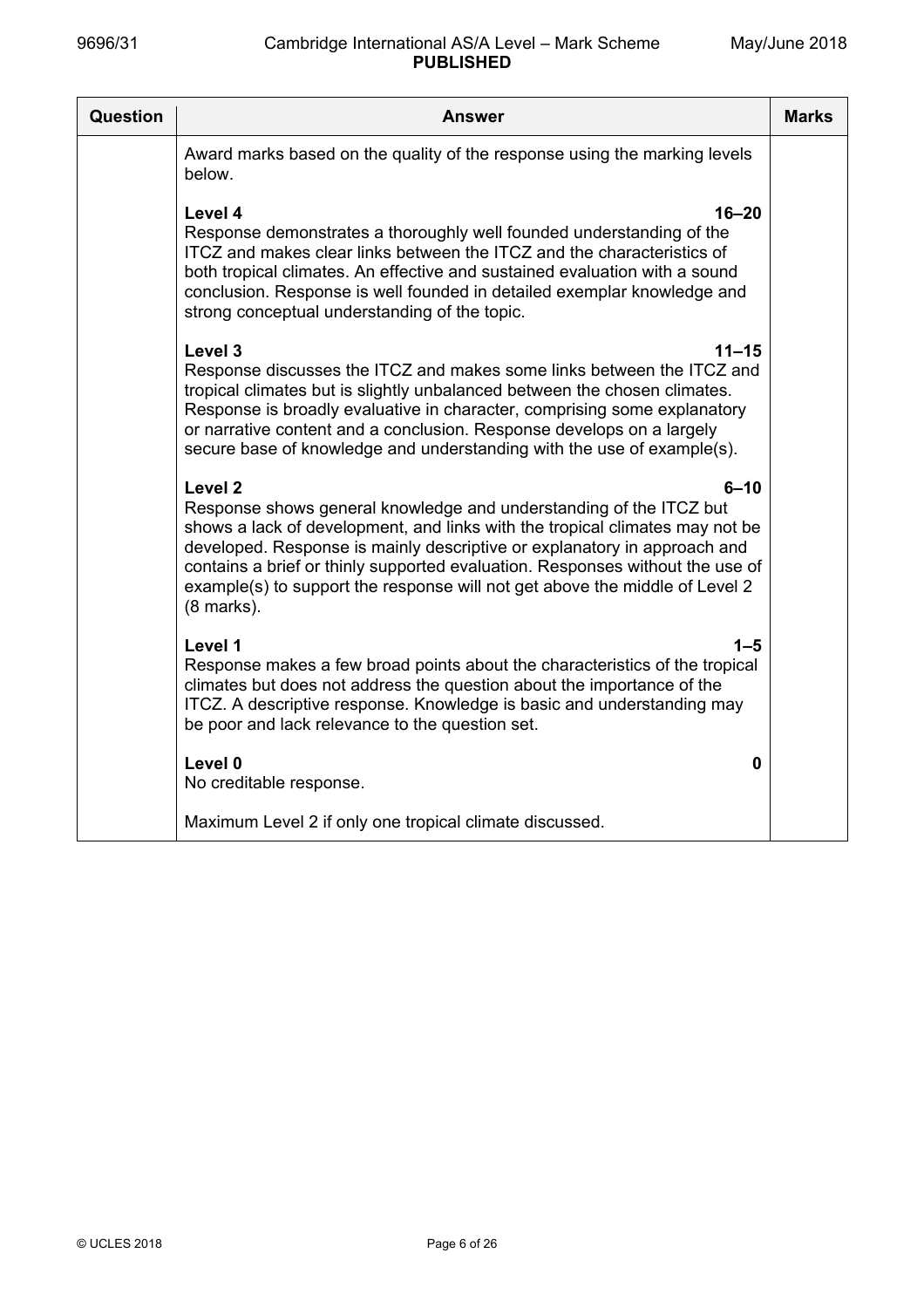| <b>Question</b> | <b>Answer</b>                                                                                                                                                                                                                                                                                                                                                                                                                   | <b>Marks</b> |
|-----------------|---------------------------------------------------------------------------------------------------------------------------------------------------------------------------------------------------------------------------------------------------------------------------------------------------------------------------------------------------------------------------------------------------------------------------------|--------------|
| 3               | For one tropical ecosystem, describe the characteristics of the nutrient<br>cycle and assess how far human factors have affected the nutrient<br>cycle.                                                                                                                                                                                                                                                                         | 20           |
|                 | Candidates are free to develop their own approach to the question and<br>responses will vary depending on the ecosystem chosen. Whichever<br>approach is chosen, essays which discuss human factors and support their<br>argument with relevant examples will be credited. There may be detailed<br>consideration of a case study or a broadly conceived response, drawing on<br>several examples to show the factors involved. |              |
|                 | Discussion needs to focus on the impact of human factors on the nutrient<br>cycle and an assessment of the extent.                                                                                                                                                                                                                                                                                                              |              |
|                 | In the case of the humid tropical ecosystem with tropical rainforests, nutrient<br>cycling occurs through decomposition of dead leaves, plants, and animals<br>by soil microbes and the uptake by plants of chemicals released during<br>decomposition.                                                                                                                                                                         |              |
|                 | Additional nutrients may come from leaves leached by rainfall and<br>$\bullet$<br>weathering of rocks.                                                                                                                                                                                                                                                                                                                          |              |
|                 | As nutrients are rapidly taken up from the soil into plants, nutrient<br>$\bullet$<br>leaching by high rainfall is minimised.                                                                                                                                                                                                                                                                                                   |              |
|                 | Human factors affecting the nutrient cycle may include:<br>slash and burn where vegetation is cut down to allow farming activities,<br>$\bullet$<br>reducing nutrients in the soil                                                                                                                                                                                                                                              |              |
|                 | agriculture reduces fertility by depleting nutrients and possibly<br>$\bullet$<br>increasing soil erosion                                                                                                                                                                                                                                                                                                                       |              |
|                 | in mining, large areas of forest are cleared, reducing biomass and<br>$\bullet$<br>possibly leading to loss of nutrients by erosion.                                                                                                                                                                                                                                                                                            |              |
|                 | In the case of seasonally humid tropical ecosystems with savanna<br>grasslands, characteristics of the nutrient cycle include:                                                                                                                                                                                                                                                                                                  |              |
|                 | A limited cycle because of less dense vegetation cover and limited<br>biomass in input in the soil.                                                                                                                                                                                                                                                                                                                             |              |
|                 | Seasonality of rainfall on surfaces with limited vegetation cover leads to<br>$\bullet$<br>leaching of nutrients in the wet season and loss of nutrients by soil<br>erosion.                                                                                                                                                                                                                                                    |              |
|                 | Capillary rise in the dry season also limits nutrients.<br>$\bullet$<br>Natural fires add nutrients but the effect is temporary.<br>$\bullet$                                                                                                                                                                                                                                                                                   |              |
|                 | Human factors include:<br>burning of vegetation affecting biomass and nutrient loss<br>$\bullet$<br>deforestation and grazing/agriculture leading to nutrient loss by<br>$\bullet$<br>leaching/erosion.                                                                                                                                                                                                                         |              |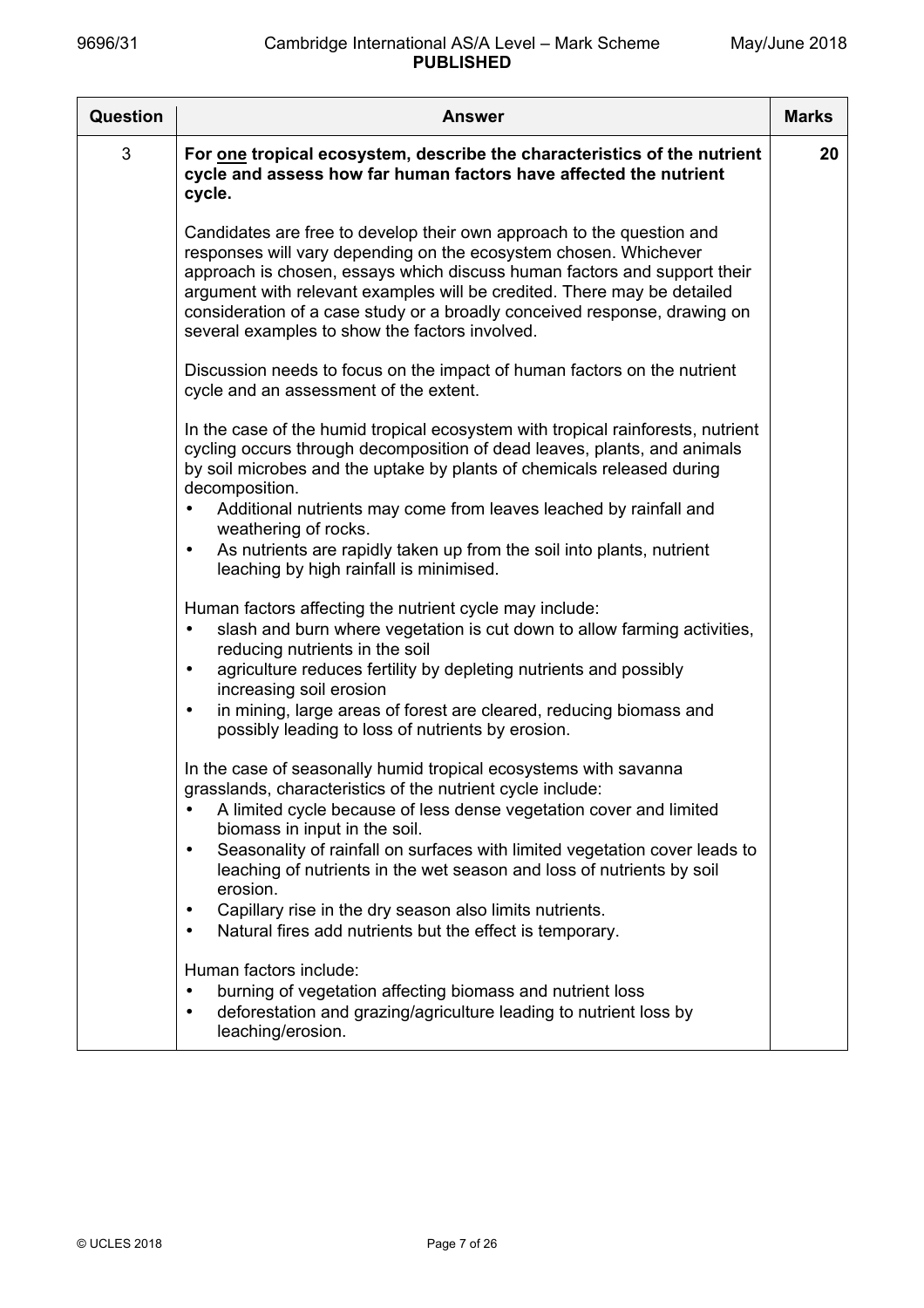| Question | Answer                                                                                                                                                                                                                                                                                                                                                                                                                                                                                             | <b>Marks</b> |
|----------|----------------------------------------------------------------------------------------------------------------------------------------------------------------------------------------------------------------------------------------------------------------------------------------------------------------------------------------------------------------------------------------------------------------------------------------------------------------------------------------------------|--------------|
|          | Award marks based on the quality of the response using the marking levels<br>below.                                                                                                                                                                                                                                                                                                                                                                                                                |              |
|          | Level 4<br>$16 - 20$<br>Response thoroughly discusses the characteristics of the nutrient cycle in<br>the chosen ecosystem alongside the consideration of the positive and<br>negative impacts of human factors on the nutrient cycle. Response makes<br>clear links between nutrient cycling and human factors. An effective and<br>sustained evaluation with a sound conclusion. Response is well founded in<br>detailed exemplar knowledge and strong conceptual understanding of the<br>topic. |              |
|          | Level 3<br>$11 - 15$<br>Response discusses the characteristics of the nutrient cycle of the chosen<br>ecosystem and one or more human factors. Response is broadly evaluative<br>in character, comprising some explanatory or narrative content and a<br>conclusion. Response develops on a largely secure base of knowledge and<br>understanding with the use of example(s).                                                                                                                      |              |
|          | Level <sub>2</sub><br>6–10<br>Response shows general knowledge and understanding of the nutrient cycle<br>of the chosen ecosystem but with a limited range of human factors.<br>Response is mainly descriptive or explanatory in approach and contains a<br>brief or thinly supported evaluation. Responses without the use of<br>example(s) to support the response will not get above the middle of Level 2<br>$(8$ marks).                                                                      |              |
|          | Level 1<br>1–5<br>Response broadly discusses the characteristics of the nutrient cycle of the<br>chosen ecosystem and only a few human factors. A descriptive response<br>comprising a few simple points. Knowledge is basic and understanding may<br>be poor and lack relevance to the question set.                                                                                                                                                                                              |              |
|          | Level 0<br>0<br>No creditable response.                                                                                                                                                                                                                                                                                                                                                                                                                                                            |              |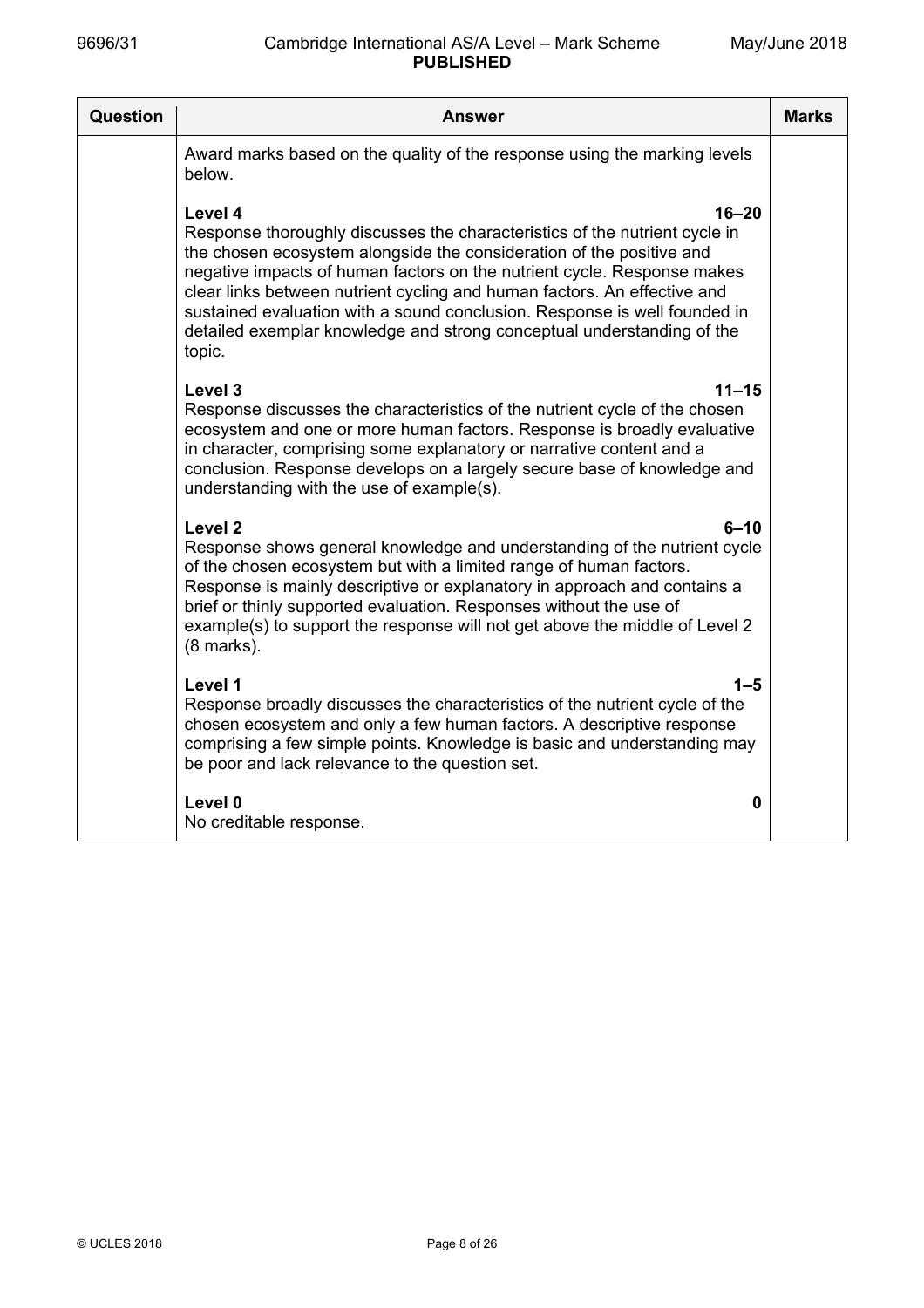# **Coastal environments**

If answering this option, answer Question 4 and **either** Question 5 **or** Question 6.

| <b>Question</b> | Answer                                                                                                                                                                                                                                              | <b>Marks</b> |
|-----------------|-----------------------------------------------------------------------------------------------------------------------------------------------------------------------------------------------------------------------------------------------------|--------------|
| 4(a)            | Fig. 4.1 shows the development of a cliff and a wave-cut platform.                                                                                                                                                                                  |              |
|                 | Describe the changes shown in Fig. 4.1.                                                                                                                                                                                                             |              |
|                 | Candidates should interpret Fig. 4.1 in order to describe the changes.                                                                                                                                                                              |              |
|                 | Changes may include:<br>wave-cut notch retreats<br>position of cliff moves/retreats inland<br>wave-cut platform left as cliff face retreats<br>cliff top becomes higher<br>high tide level does not cover the notch<br>1 mark for each valid point. |              |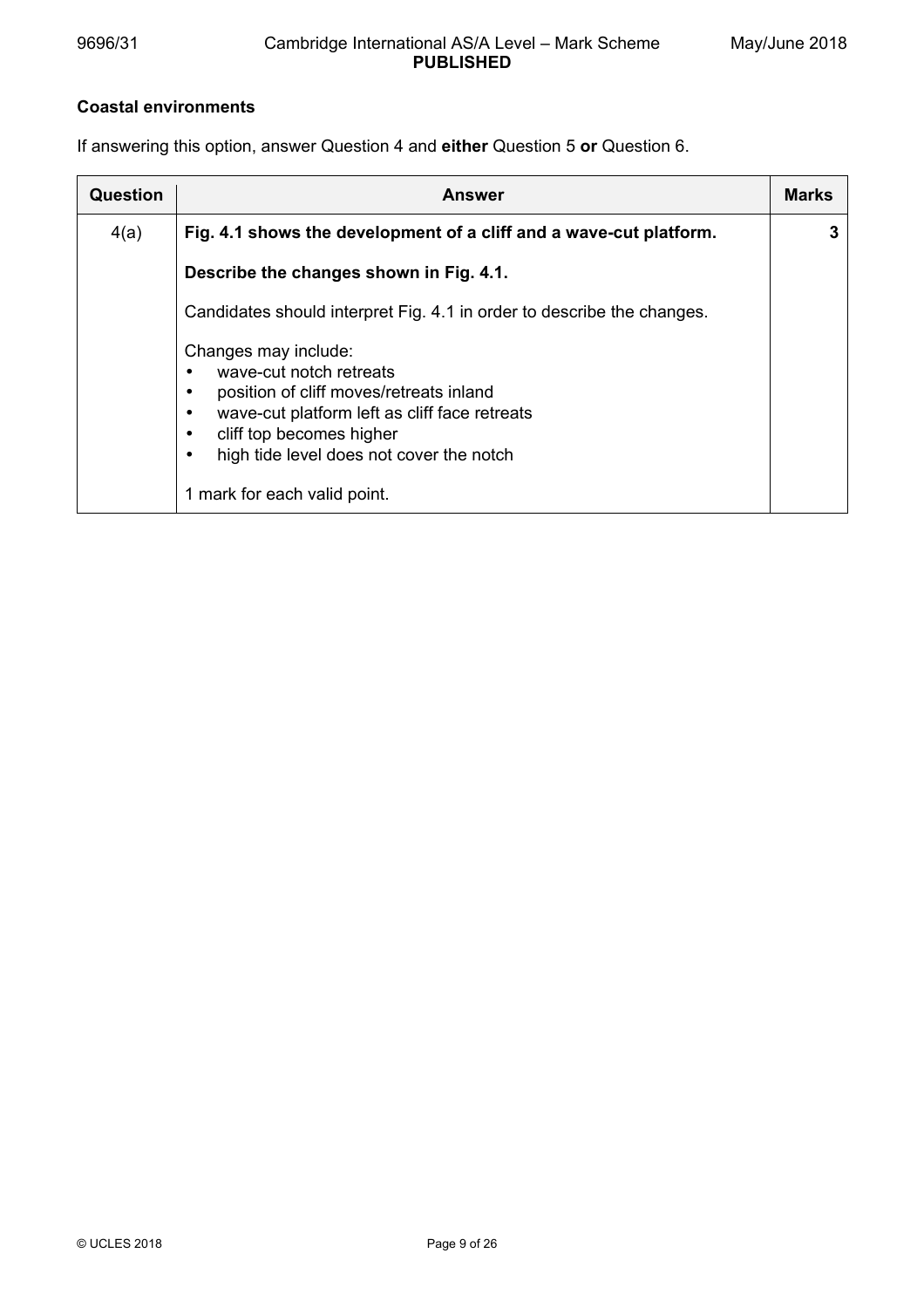| <b>Question</b> | <b>Answer</b>                                                                                                                                                                                                                                                                                                                                                                                                                                                                                                                                                              | <b>Marks</b>   |
|-----------------|----------------------------------------------------------------------------------------------------------------------------------------------------------------------------------------------------------------------------------------------------------------------------------------------------------------------------------------------------------------------------------------------------------------------------------------------------------------------------------------------------------------------------------------------------------------------------|----------------|
| 4(b)            | Explain the role of sub-aerial processes in the formation of the coastal<br>landforms shown in Fig. 4.1.                                                                                                                                                                                                                                                                                                                                                                                                                                                                   | $\overline{7}$ |
|                 | Candidates require an understanding of sub-aerial processes in the<br>formation of coastal landforms.                                                                                                                                                                                                                                                                                                                                                                                                                                                                      |                |
|                 | The following could be identified:<br>Sub-aerial processes are land based processes which alter the shape<br>of a coastline.<br>They are a combination of both weathering and mass movement.<br>$\bullet$<br>Weathering is the decay and disintegration of rock in situ.<br>$\bullet$<br>Physical, chemical and biological weathering affects the coast.<br>$\bullet$<br>Mass movement is the movement of material downslope as the result of<br>gravity, slow process, e.g. soil creep, or fast, e.g. rockfalls. Water acts<br>as a lubricant.                            |                |
|                 | Explanation may include:<br>Candidates should link the above processes identified to the coastal<br>landforms and explain the role of sub-aerial processes, possibly<br>mentioning other processes, specifically the wave-cut notch, wave-cut<br>platform and cliff retreat. Weathering is a process that could operate on<br>the wave-cut platform. Undercutting by the wave-cut notch could lead to<br>rockfalls and even landslides. Weathering on the cliff face, aided by<br>joints shown on the figure, could also lead to rockfalls and granular<br>disintegration. |                |
|                 | Award marks based on the quality of explanation and breadth of the<br>response using the marking levels below.                                                                                                                                                                                                                                                                                                                                                                                                                                                             |                |
|                 | Level 3<br>$6 - 7$<br>Response applies knowledge and understanding of sub-aerial processes to<br>explain the formation of the landforms. Response is well founded in detailed<br>knowledge and strong conceptual understanding of the topic. Any examples<br>used are appropriate and integrated effectively into the response.                                                                                                                                                                                                                                            |                |
|                 | Level <sub>2</sub><br>$3 - 5$<br>Response offers some explanation but may be unbalanced between the<br>landforms and the understanding of the sub-aerial processes or discussion<br>is limited. Response develops on a largely secure base of knowledge and<br>understanding. Examples may lack detail or development.                                                                                                                                                                                                                                                     |                |
|                 | Level 1<br>$1 - 2$<br>Response is limited with respect to weathering and other sub-aerial<br>processes. Provides only descriptive statements about the landforms.<br>Explanation is unclear. Knowledge is basic and understanding may be<br>inaccurate. Examples are in name only or lacking entirely.                                                                                                                                                                                                                                                                     |                |
|                 | Level 0<br>0<br>No creditable response.                                                                                                                                                                                                                                                                                                                                                                                                                                                                                                                                    |                |
|                 | Maximum Level 2 if only one landform.                                                                                                                                                                                                                                                                                                                                                                                                                                                                                                                                      |                |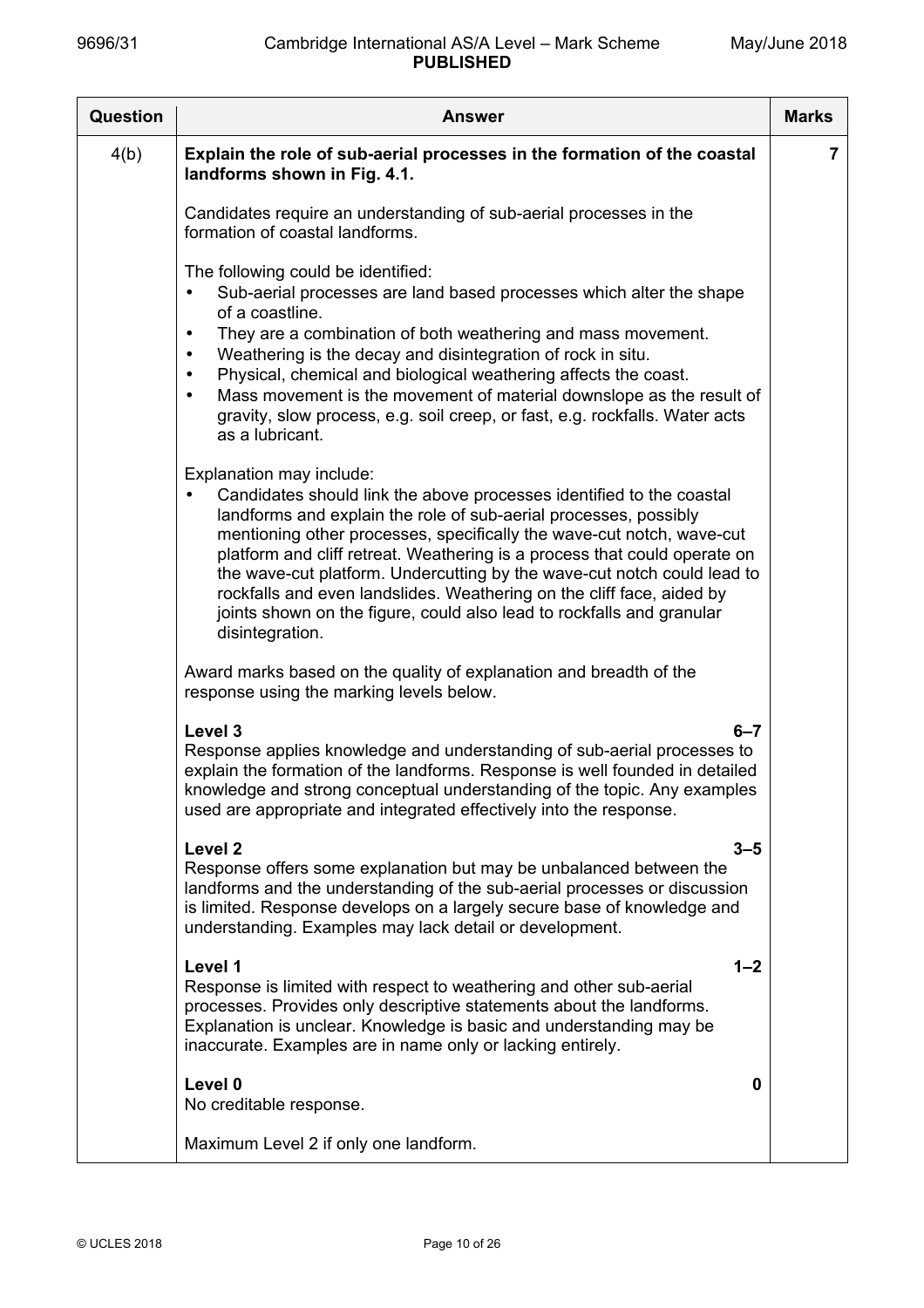| Question | <b>Answer</b>                                                                                                                                                                                                                                                                                                                                                                                                                                                                | <b>Marks</b> |
|----------|------------------------------------------------------------------------------------------------------------------------------------------------------------------------------------------------------------------------------------------------------------------------------------------------------------------------------------------------------------------------------------------------------------------------------------------------------------------------------|--------------|
| 5        | Evaluate the roles of marine transportation and deposition in the<br>shaping of coastal landforms.                                                                                                                                                                                                                                                                                                                                                                           | 20           |
|          | Candidates are free to develop their own approach to the question and<br>responses will vary depending on the examples chosen. Whichever<br>approach is chosen, essays which discuss the role of marine transportation<br>and deposition and support their argument with relevant examples will be<br>credited. There may be detailed consideration of one or more examples or a<br>broadly conceived response, drawing on several examples to show the<br>factors involved. |              |
|          | There must be some attempt at examining the role of marine transportation<br>and deposition in the shaping of coastal landforms. Marine transportation<br>refers to the movement of material in the sea and along the coast by waves.<br>The movement of material along the coast is called longshore drift. Material<br>moves by traction, saltation, suspension, solution.                                                                                                 |              |
|          | Marine deposition is when eroded material is dropped by constructive<br>waves. Deposition creates a range of landforms and occurs when energy<br>levels decrease in environments such as bays and estuaries. Where<br>deposition occurs on the inside of a spit, a salt marsh can form.                                                                                                                                                                                      |              |
|          | It is depositional landforms that are most affected. These include beaches,<br>spits, tombolos, offshore bars, barrier beaches, coastal dunes, coastal<br>saltmarshes and mangroves. The question is evaluative so other factors<br>should be considered as well as the relative roles of transportation and<br>deposition.                                                                                                                                                  |              |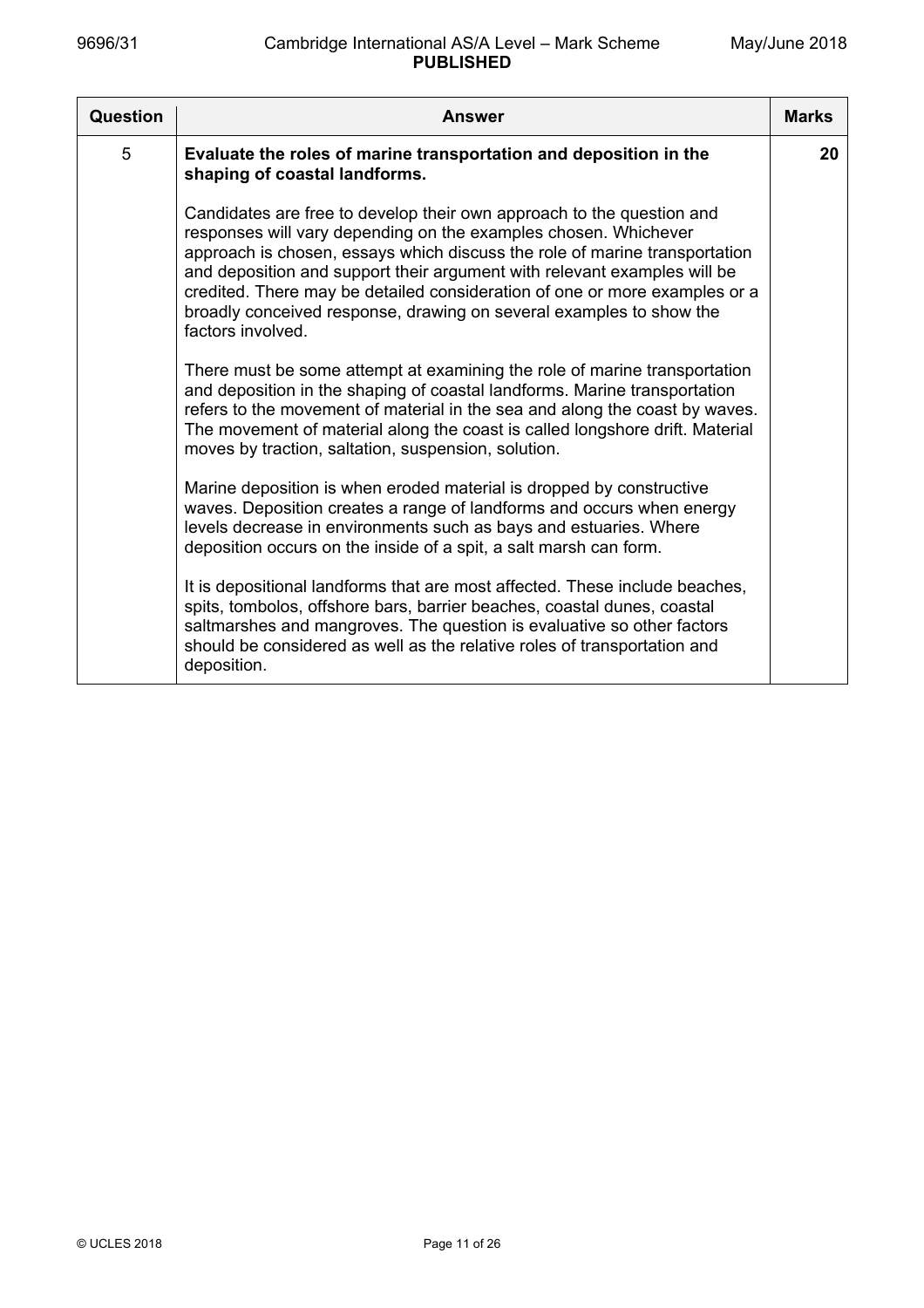| Question | Answer                                                                                                                                                                                                                                                                                                                                                                                                                                                                    | <b>Marks</b> |
|----------|---------------------------------------------------------------------------------------------------------------------------------------------------------------------------------------------------------------------------------------------------------------------------------------------------------------------------------------------------------------------------------------------------------------------------------------------------------------------------|--------------|
|          | Award marks based on the quality of the response using the marking levels<br>below.                                                                                                                                                                                                                                                                                                                                                                                       |              |
|          | $16 - 20$<br>Level 4<br>Response thoroughly discusses both transportation and deposition in a<br>marine environment and their contribution to a range of coastal depositional<br>landforms. Response makes clear links between transportation, deposition<br>and the shaping of landforms. An effective and sustained evaluation with a<br>sound conclusion. Response is well founded in detailed exemplar<br>knowledge and strong conceptual understanding of the topic. |              |
|          | Level 3<br>$11 - 15$<br>Response discusses both transportation and deposition and makes some<br>general links with landforms. Response is broadly evaluative in character,<br>comprising some explanatory or narrative content and a conclusion.<br>Response develops on a largely secure base of knowledge and<br>understanding with the use of example(s).                                                                                                              |              |
|          | Level <sub>2</sub><br>$6 - 10$<br>Response demonstrates general knowledge and understanding of<br>processes of transportation and deposition, but gives a limited range of<br>landforms. Response is mainly descriptive or explanatory in approach and<br>contains a brief or thinly supported evaluation. Responses without the use of<br>example(s) to support the response will not get above the middle of Level 2<br>$(8$ marks).                                    |              |
|          | Level 1<br>$1 - 5$<br>Response broadly discusses the processes of marine transportation and<br>deposition without addressing the link to coastal landforms in a meaningful<br>way. A descriptive response comprising a few simple points. Knowledge is<br>basic and understanding may be poor and lack relevance to the question<br>set.                                                                                                                                  |              |
|          | Level 0<br>0<br>No creditable response.                                                                                                                                                                                                                                                                                                                                                                                                                                   |              |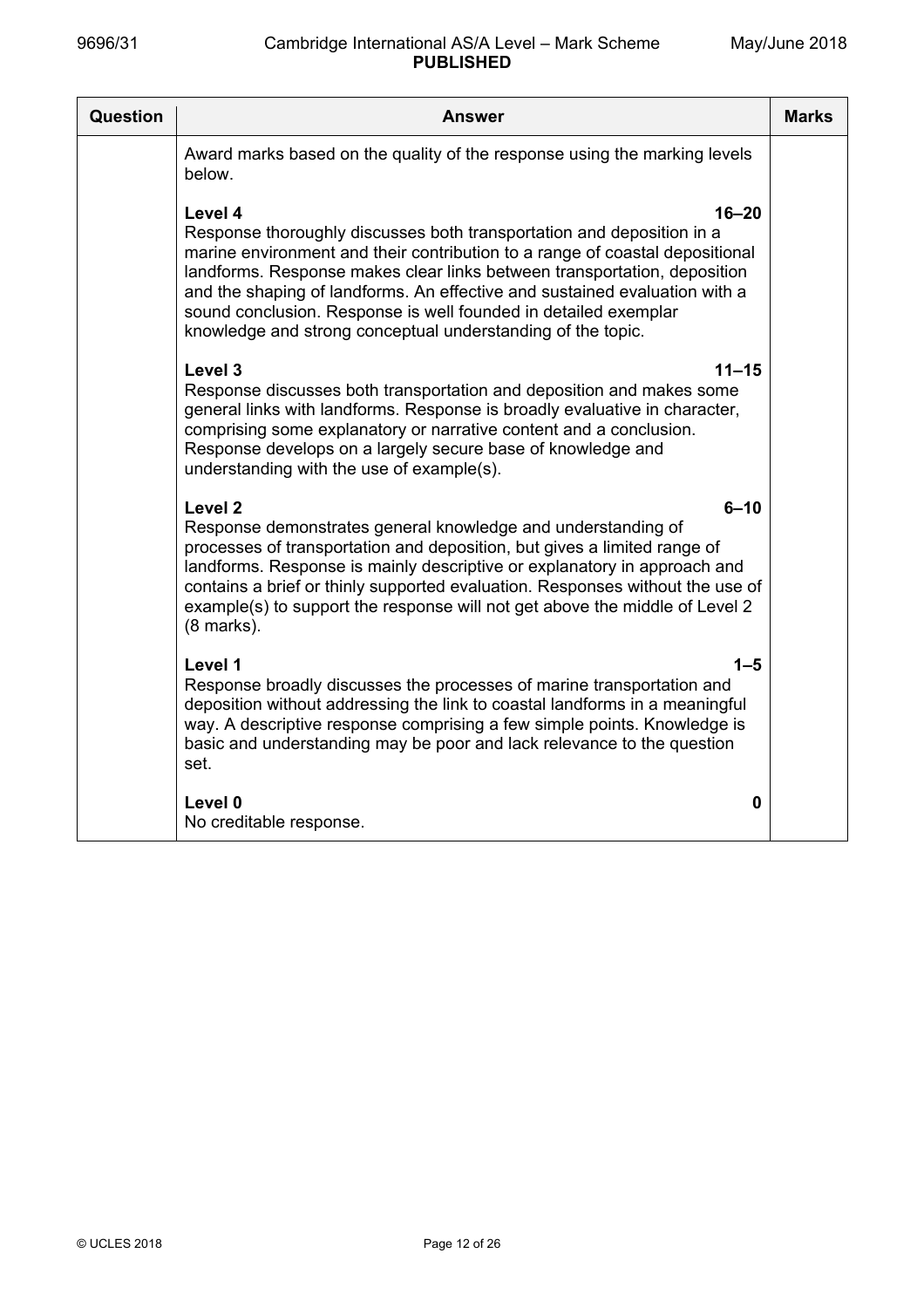| Question | <b>Answer</b>                                                                                                                                                                                                                                                                                                                                                                                                                                                                                                                                                                                                                                                        | <b>Marks</b> |
|----------|----------------------------------------------------------------------------------------------------------------------------------------------------------------------------------------------------------------------------------------------------------------------------------------------------------------------------------------------------------------------------------------------------------------------------------------------------------------------------------------------------------------------------------------------------------------------------------------------------------------------------------------------------------------------|--------------|
| 6        | Assess the relative importance of climate change as a threat to coral<br>reefs.                                                                                                                                                                                                                                                                                                                                                                                                                                                                                                                                                                                      | 20           |
|          | Candidates are free to develop their own approach to the question and<br>responses will vary depending on the examples chosen. Whichever<br>approach is chosen, essays which discuss climate change as a threat to<br>coral reefs and support their argument with relevant examples will be<br>credited. In addition, the question demands a consideration of the relative<br>importance of climate change as a threat and this could be done by a<br>comparison with other factors. An assessment is expected. There may be<br>detailed consideration of a case study or a broadly conceived response,<br>drawing on several examples to show the factors involved. |              |
|          | There needs to be a discussion of the range of factors needed for coral<br>growth. The threats to coral reefs can then be assessed.                                                                                                                                                                                                                                                                                                                                                                                                                                                                                                                                  |              |
|          | A range of factors affecting coral reefs could include:<br>The most serious cause is rising seawater temperature as a result of<br>$\bullet$<br>climate change. Corals are bleached and micro algae cannot function.<br>Warmer ocean temperatures cause problems of disease.<br>$\bullet$<br>As more carbon dioxide $(CO2)$ is released into the atmosphere, ocean<br>$\bullet$<br>acidification has become a serious threat to coral reefs, causing the<br>oceans to become more acidic.<br>Increased storminess as a result of climate change.<br>$\bullet$                                                                                                        |              |
|          | Coral reefs are also degraded by many other factors: overfishing, fishing<br>using cyanide and dynamite, pollution from sewage and agriculture, massive<br>outbreaks of predatory starfish, invasive species, sedimentation from poor<br>land use practices, exploitation to supply the coral reef wildlife trade.                                                                                                                                                                                                                                                                                                                                                   |              |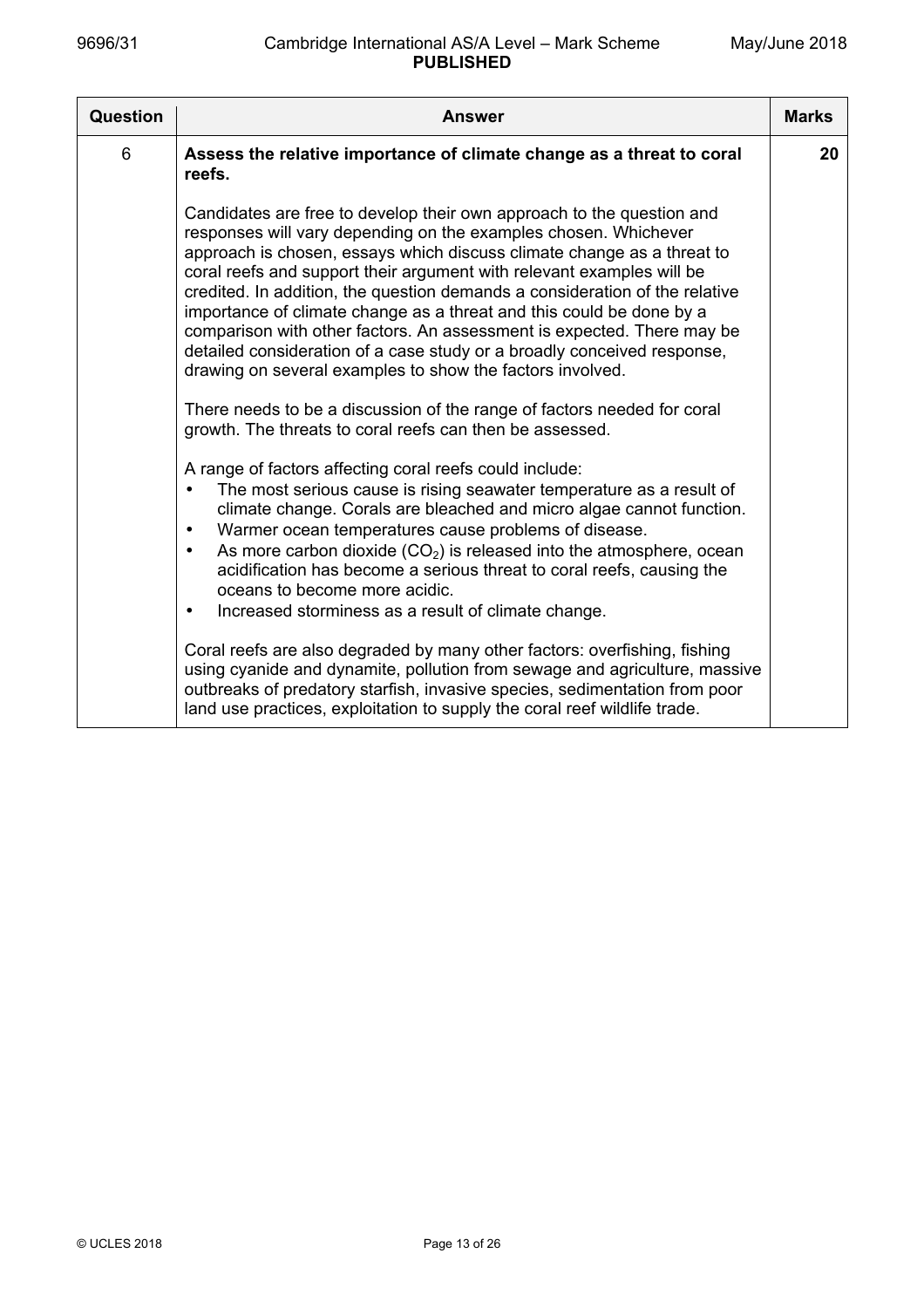| Question | Answer                                                                                                                                                                                                                                                                                                                                                                                                                     | <b>Marks</b> |
|----------|----------------------------------------------------------------------------------------------------------------------------------------------------------------------------------------------------------------------------------------------------------------------------------------------------------------------------------------------------------------------------------------------------------------------------|--------------|
|          | Award marks based on the quality of the response using the marking levels<br>below.                                                                                                                                                                                                                                                                                                                                        |              |
|          | Level 4<br>$16 - 20$<br>Response thoroughly discusses a range of threats to coral reefs, assessing<br>the extent of their importance. Response makes clear links between the<br>problem of climate change and the threat to coral reefs. An effective and<br>sustained evaluation with a sound conclusion. Response is well founded in<br>detailed exemplar knowledge and strong conceptual understanding of the<br>topic. |              |
|          | Level 3<br>$11 - 15$<br>Response discusses the different threats and makes some links between<br>climate change and coral reef growth. Response is broadly evaluative in<br>character, comprising some explanatory or narrative content and a<br>conclusion. Response develops on a largely secure base of knowledge and<br>understanding with the use of example(s).                                                      |              |
|          | Level <sub>2</sub><br>$6 - 10$<br>Response shows general knowledge and understanding of climate change<br>but gives a limited range of threats to coral reefs. Response is mainly<br>descriptive or explanatory in approach and contains a brief or thinly<br>supported evaluation. Responses without the use of example(s) to support<br>the response will not get above the middle of Level 2 (8 marks).                 |              |
|          | Level 1<br>$1 - 5$<br>Response broadly discusses climate change without addressing the link to<br>threats to coral reefs. A descriptive response comprising a few simple<br>points. Knowledge is basic and understanding may be poor and lack<br>relevance to the question set.                                                                                                                                            |              |
|          | Level 0<br>0<br>No creditable response.                                                                                                                                                                                                                                                                                                                                                                                    |              |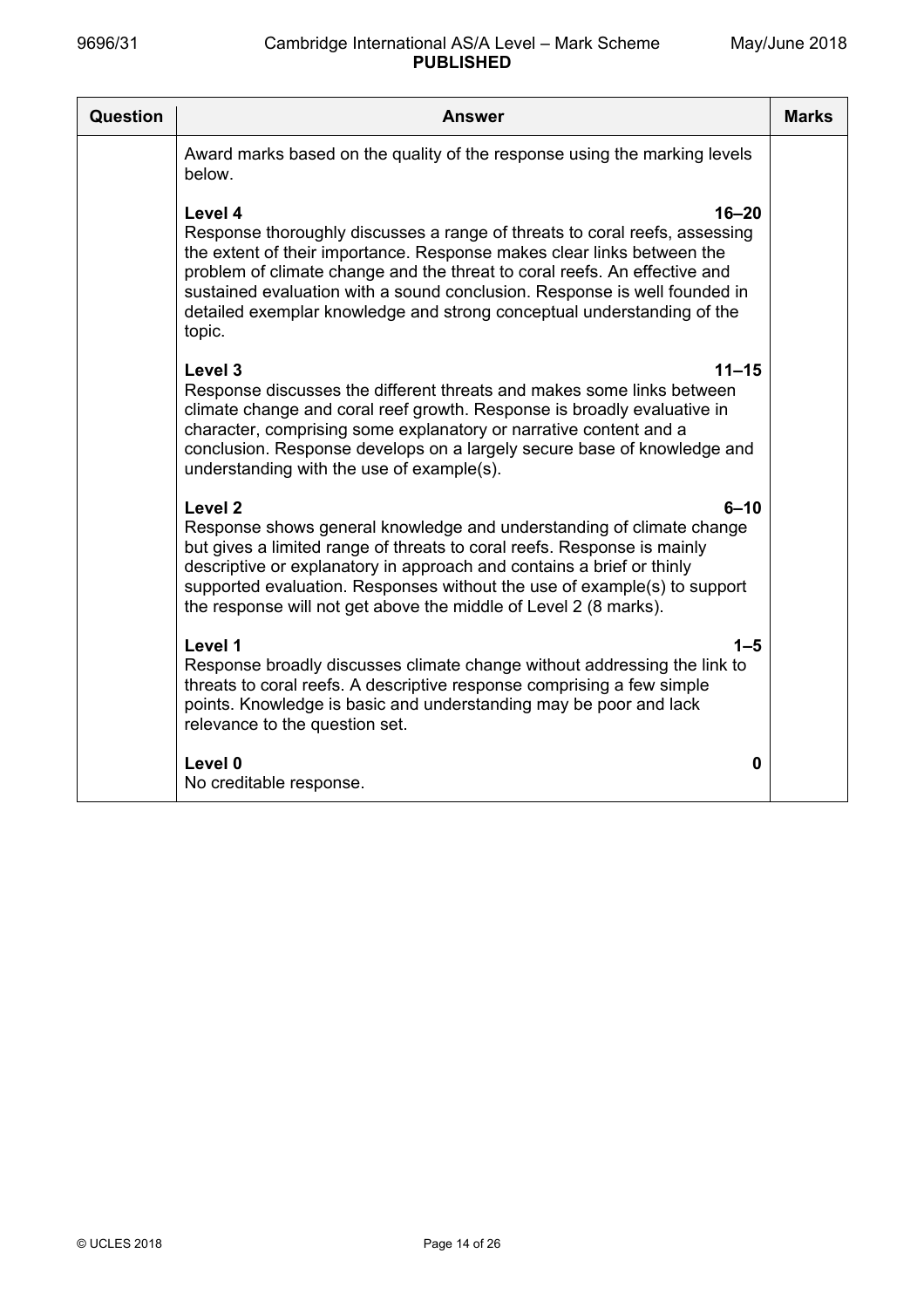### **Hazardous environments**

If answering this option, answer Question 7 and **either** Question 8 **or** Question 9.

| Question | Answer                                                                                                                                                                                                                                                                                                                                               | Marks |
|----------|------------------------------------------------------------------------------------------------------------------------------------------------------------------------------------------------------------------------------------------------------------------------------------------------------------------------------------------------------|-------|
| 7(a)     | Fig. 7.1 shows two types of mass movement.                                                                                                                                                                                                                                                                                                           |       |
|          | Describe the nature of the two types of mass movement shown in Fig.<br>7.1.                                                                                                                                                                                                                                                                          |       |
|          | Candidates should interpret Fig. 7.1 to describe the main features of the<br>nature of mass movements.                                                                                                                                                                                                                                               |       |
|          | Candidates may identify:<br>lahar, a type of mudflow or debris flow<br>composed of pyroclastic material and rock debris with water<br>flows down the side of a volcano, along a channel, extensive flow<br>rock fall, free fall of rock from a cliff face usually of large particles<br>collapse of rock by sliding or falling from a vertical cliff |       |
|          | 2 marks for each mass movement.                                                                                                                                                                                                                                                                                                                      |       |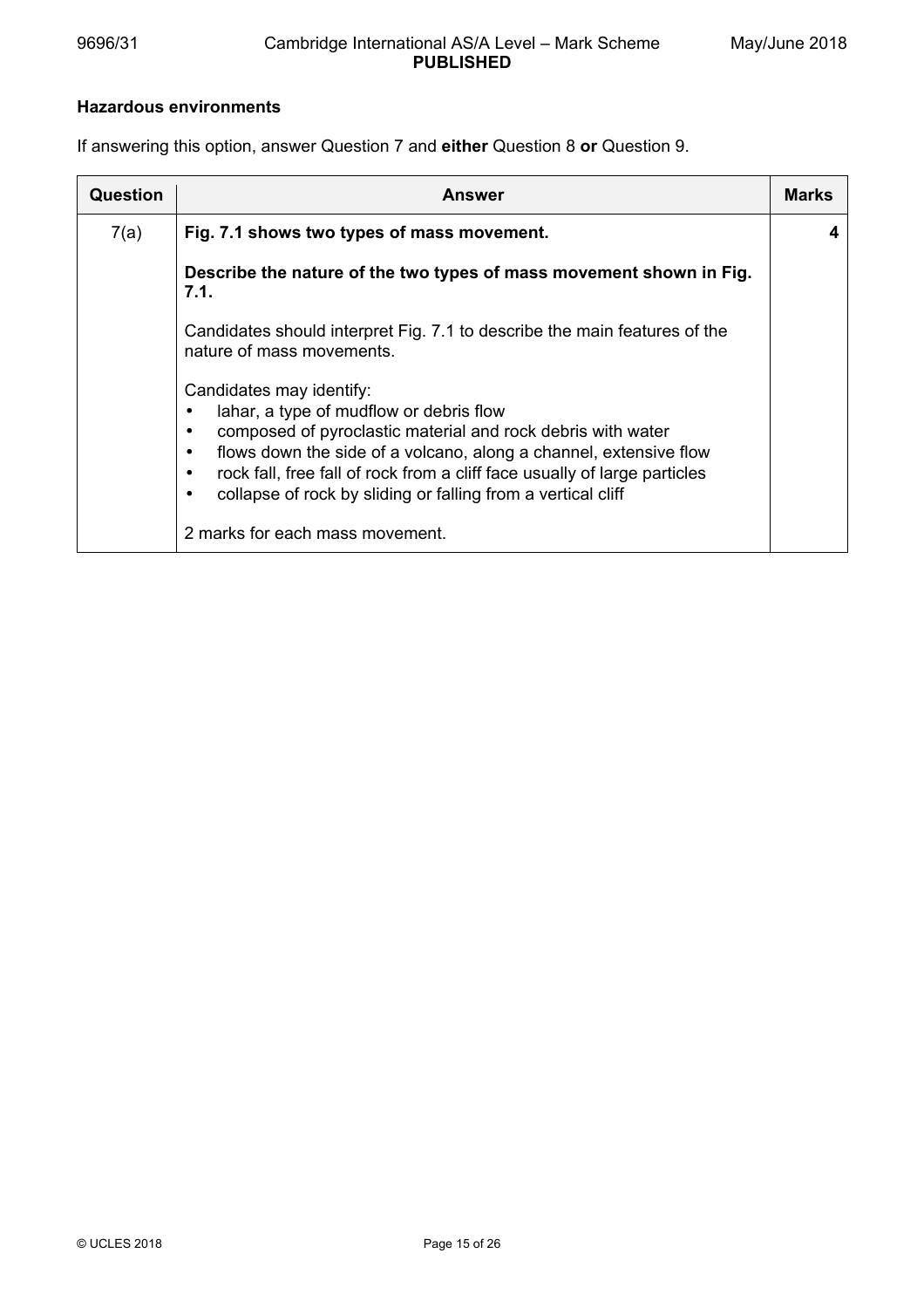| Question | <b>Answer</b>                                                                                                                                                                                                                                                                                                                                                                                                                            | <b>Marks</b> |
|----------|------------------------------------------------------------------------------------------------------------------------------------------------------------------------------------------------------------------------------------------------------------------------------------------------------------------------------------------------------------------------------------------------------------------------------------------|--------------|
| 7(b)     | Explain the causes of the types of mass movement shown in Fig. 7.1.                                                                                                                                                                                                                                                                                                                                                                      | 6            |
|          | Candidates should refer to the information available in Fig. 7.1 when<br>explaining the causes of the types of mass movement lahars and rock falls.                                                                                                                                                                                                                                                                                      |              |
|          | Explanation may include:                                                                                                                                                                                                                                                                                                                                                                                                                 |              |
|          | Lahar<br>forms when fine volcanic debris, such as ash, absorbs water and loses<br>$\bullet$<br>its internal strength. The slope collapses and material collects water on<br>its way down the side of the volcano<br>rapid melting of snow and ice during a volcanic eruption will increase<br>$\bullet$<br>the water content<br>convectional rainfall caused by hot air created by the volcano is also a<br>$\bullet$<br>relevant factor |              |
|          | Rockfall<br>favourable geology (joints, etc.) and climate are important factors<br>weathering (freeze-thaw) and water can cause stresses in the rock<br>stresses<br>undercutting, natural or human-induced, may also be a relevant factor<br>$\bullet$<br>talus collected may create a further mass movement<br>$\bullet$<br>earthquake shaking                                                                                          |              |
|          | Award marks based on the quality of explanation and breadth of the<br>response using the marking levels below.                                                                                                                                                                                                                                                                                                                           |              |
|          | Level 3<br>$5 - 6$<br>Response clearly explains the causes of both types of mass movement.<br>Response is balanced and well founded in detailed knowledge and strong<br>conceptual understanding of the topic. Any examples used are appropriate<br>and integrated effectively into the response.                                                                                                                                        |              |
|          | Level <sub>2</sub><br>$3 - 4$<br>Response offers some explanation of the causes of the types of mass<br>movement but explanation is limited and the analysis may be unbalanced.<br>Response develops on a largely secure base of knowledge and<br>understanding. Examples may lack detail or development.                                                                                                                                |              |
|          | Level 1<br>$1 - 2$<br>Response describes the characteristics of the types of mass movement but<br>explanation of the causes is insecure. Response will be unbalanced.<br>Knowledge is basic and understanding may be inaccurate. Examples are in<br>name only or lacking entirely.                                                                                                                                                       |              |
|          | Level 0<br>0<br>No creditable response.                                                                                                                                                                                                                                                                                                                                                                                                  |              |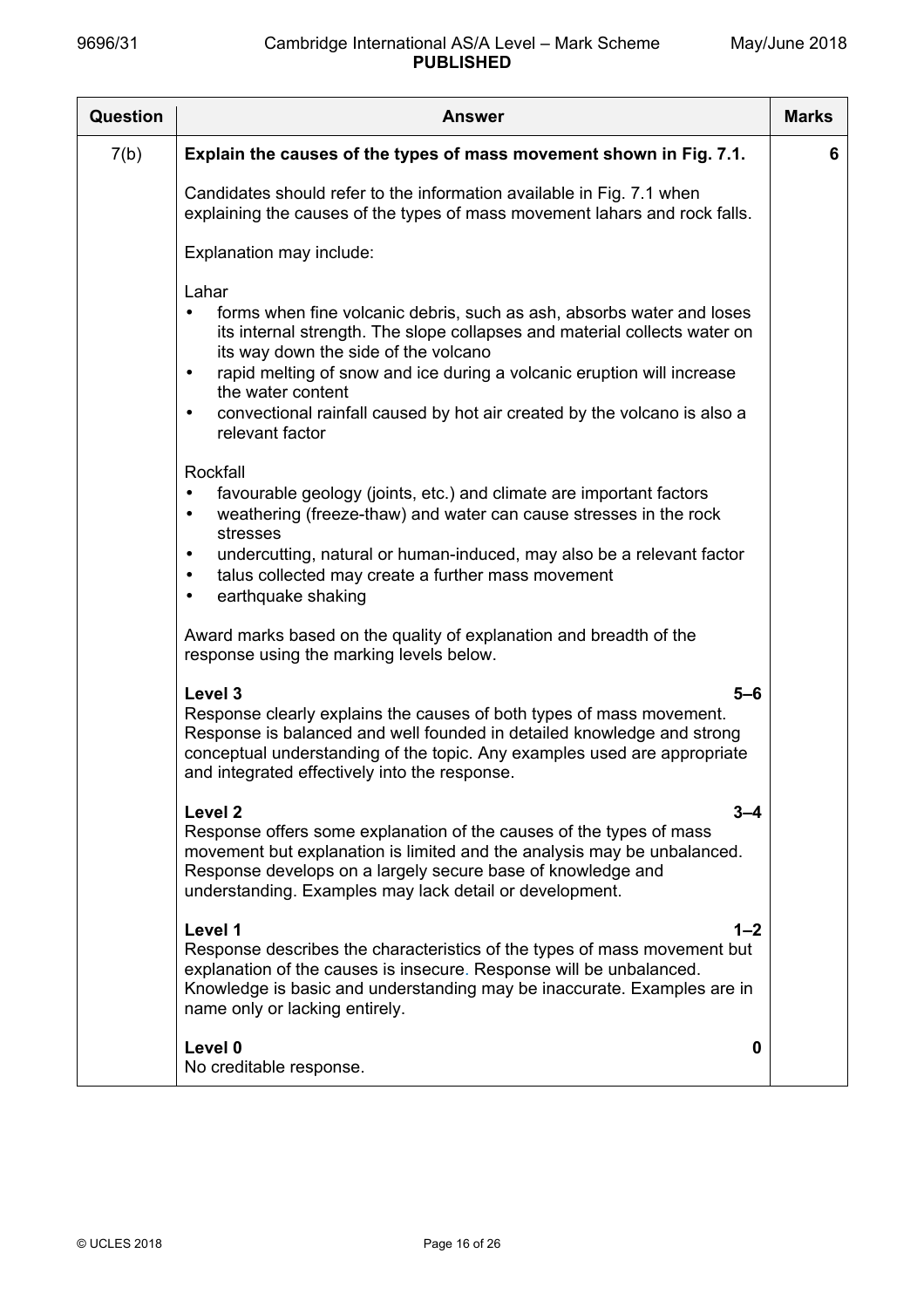| Question | <b>Answer</b>                                                                                                                                                                                                                                                                                                                                                                                                                                                                                                  | <b>Marks</b> |
|----------|----------------------------------------------------------------------------------------------------------------------------------------------------------------------------------------------------------------------------------------------------------------------------------------------------------------------------------------------------------------------------------------------------------------------------------------------------------------------------------------------------------------|--------------|
| 8        | 'The hazardous impact of earthquakes depends on the levels of<br>preparedness and monitoring.'                                                                                                                                                                                                                                                                                                                                                                                                                 | 20           |
|          | How far do you agree with this view?                                                                                                                                                                                                                                                                                                                                                                                                                                                                           |              |
|          | Candidates are free to develop their own approach to the question and<br>responses will vary depending on the examples chosen. Whichever<br>approach is chosen, essays which discuss the hazardous impacts of<br>earthquakes and consider the levels of preparedness and monitoring,<br>supporting their answer with relevant examples, will be credited. There may<br>be detailed consideration of a case study or a broadly conceived response,<br>drawing on several examples to show the factors involved. |              |
|          | Impacts which may be discussed include:                                                                                                                                                                                                                                                                                                                                                                                                                                                                        |              |
|          | Primary effects of earthquakes are immediate damage such as collapsing<br>buildings, roads and bridges, which may kill many people. Secondary effects<br>are after-effects of the earthquake, such as fires, tsunami, landslides,<br>disease, soil liquefaction. All are notably negative impacts.                                                                                                                                                                                                             |              |
|          | Some methods of monitoring may include:<br>laser beams to detect plate movement<br>$\bullet$<br>seismometer to pick up vibrations that might suggest possible<br>$\bullet$<br>earthquake<br>radon gas levels<br>٠                                                                                                                                                                                                                                                                                              |              |
|          | Many techniques are not reliable and therefore planning and preparation are<br>very important:<br>people need to know what to do in an earthquake, earthquake drills<br>emergency kits and first aid<br>٠<br>earthquake proof buildings, designed to absorb earthquake's energy<br>$\bullet$                                                                                                                                                                                                                   |              |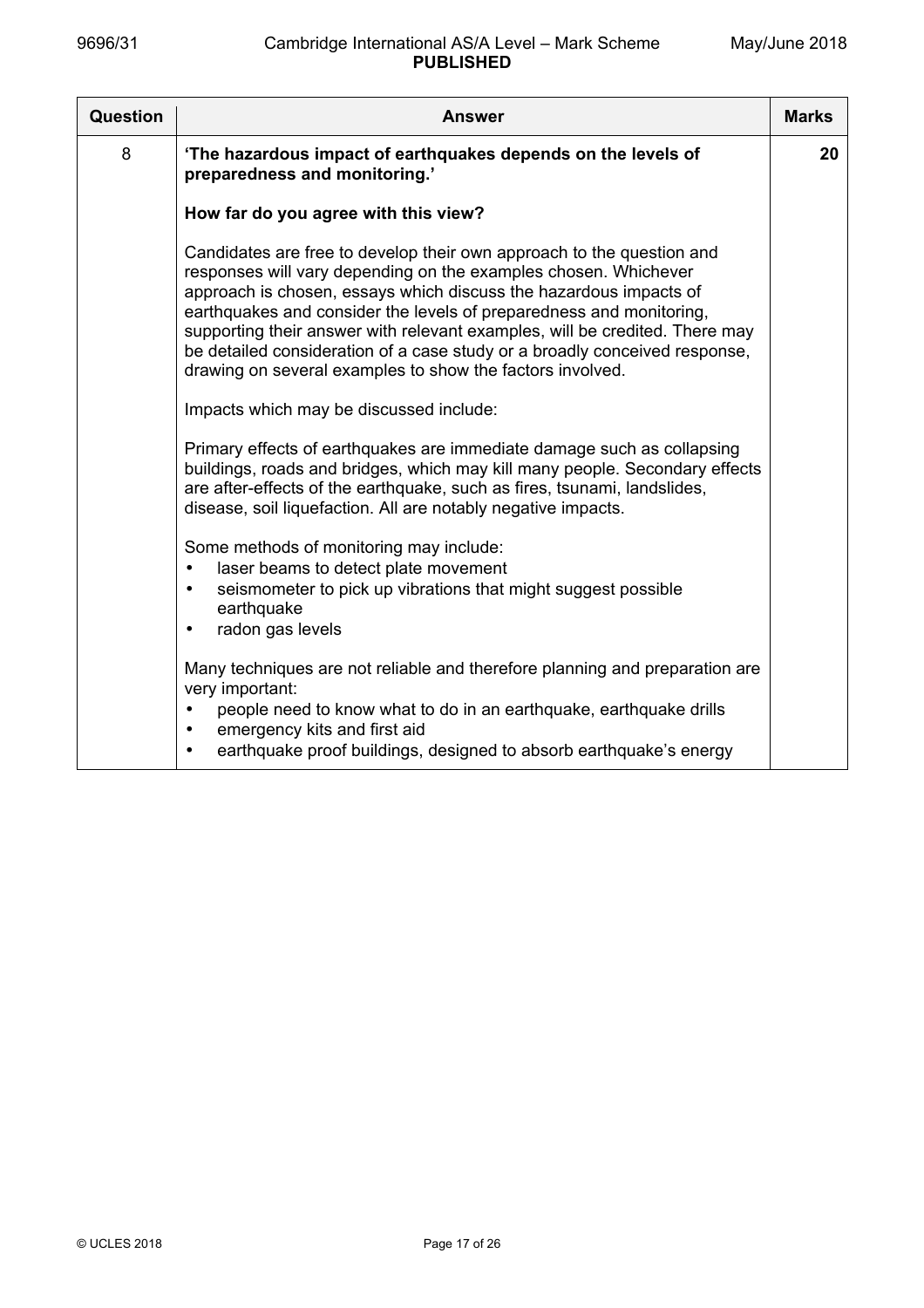| Question | <b>Answer</b>                                                                                                                                                                                                                                                                                                                                                                                                                                      | <b>Marks</b> |
|----------|----------------------------------------------------------------------------------------------------------------------------------------------------------------------------------------------------------------------------------------------------------------------------------------------------------------------------------------------------------------------------------------------------------------------------------------------------|--------------|
|          | Award marks based on the quality of the response using the marking levels<br>below.                                                                                                                                                                                                                                                                                                                                                                |              |
|          | Level 4<br>$16 - 20$<br>Response thoroughly discusses a range of impacts of earthquakes.<br>Response makes clear links between the impacts and assesses whether<br>impacts of earthquakes vary depending on preparedness and monitoring.<br>An effective and sustained evaluation with a sound conclusion. Response is<br>well founded in detailed exemplar knowledge and strong conceptual<br>understanding of the topic.                         |              |
|          | Level 3<br>$11 - 15$<br>Response discusses one or more impacts of earthquakes and makes some<br>links, but may be mostly about impacts with less discussion about the<br>importance of preparedness and monitoring. Response is broadly evaluative<br>in character, comprising some explanatory or narrative content and a<br>conclusion. Response develops on a largely secure base of knowledge and<br>understanding with the use of example(s). |              |
|          | Level <sub>2</sub><br>$6 - 10$<br>Response shows general knowledge and understanding of a limited range<br>of impacts of earthquakes. Response is mainly descriptive or explanatory in<br>approach and contains a brief or thinly supported evaluation of the levels of<br>preparedness and monitoring. Responses without the use of example(s) to<br>support the response will not get above the middle of Level 2 (8 marks).                     |              |
|          | Level 1<br>$1 - 5$<br>Response broadly discusses earthquakes, but without a focus on the<br>question or a convincing conclusion. A descriptive response comprising a<br>few simple points. Knowledge is basic and understanding may be poor and<br>lack relevance to the question set.                                                                                                                                                             |              |
|          | Level 0<br>0<br>No creditable response.                                                                                                                                                                                                                                                                                                                                                                                                            |              |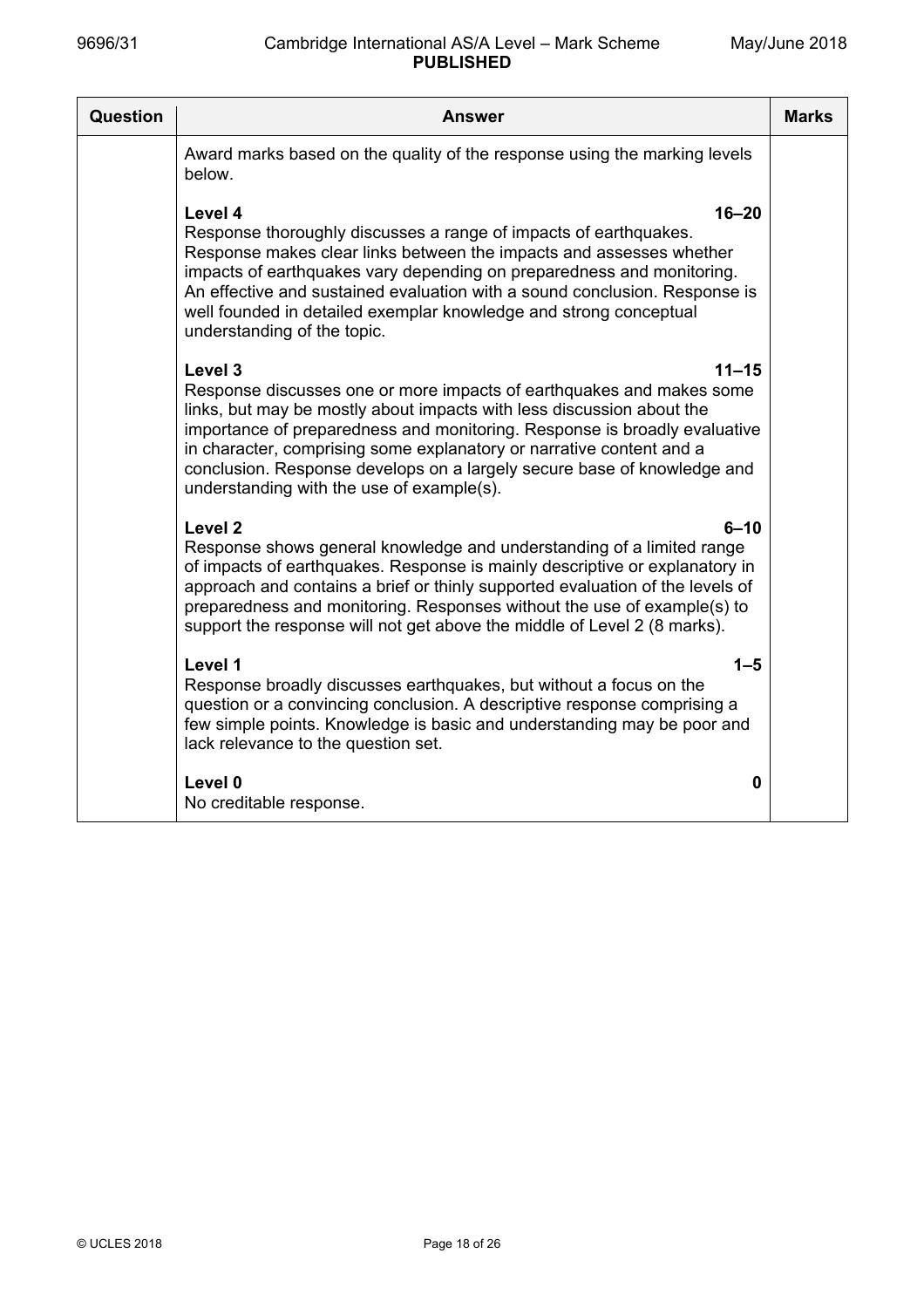| <b>Question</b> | Answer                                                                                                                                                                                                                                                                                                                                                                                                                                                                                                                                                                                                                                                                                                                                                                  | <b>Marks</b> |
|-----------------|-------------------------------------------------------------------------------------------------------------------------------------------------------------------------------------------------------------------------------------------------------------------------------------------------------------------------------------------------------------------------------------------------------------------------------------------------------------------------------------------------------------------------------------------------------------------------------------------------------------------------------------------------------------------------------------------------------------------------------------------------------------------------|--------------|
| 9               | Evaluate the view that primary impacts from large scale atmospheric<br>disturbances are greater than secondary impacts.                                                                                                                                                                                                                                                                                                                                                                                                                                                                                                                                                                                                                                                 | 20           |
|                 | Candidates are free to develop their own approach to the question and<br>responses will vary depending on the examples chosen. Whichever<br>approach is chosen, essays which discuss primary and secondary impacts<br>from large scale atmospheric disturbances, namely cyclones, hurricanes<br>and typhoons, and support their argument with relevant examples will be<br>credited. There may be detailed consideration of one or more examples or a<br>case study, or a broadly conceived response, drawing on several examples<br>to show the factors involved.<br>Primary impacts from large scale atmospheric disturbances include those<br>associated with the following hazards:<br>storm surges<br>٠<br>intense rainfall<br>$\bullet$<br>high wind<br>$\bullet$ |              |
|                 | Secondary impacts could include:<br>destruction of property<br>$\bullet$<br>loss of agricultural land<br>$\bullet$<br>disease<br>$\bullet$<br>mass movement<br>$\bullet$<br>river and coastal flooding<br>$\bullet$<br>effect on economic activities<br>$\bullet$                                                                                                                                                                                                                                                                                                                                                                                                                                                                                                       |              |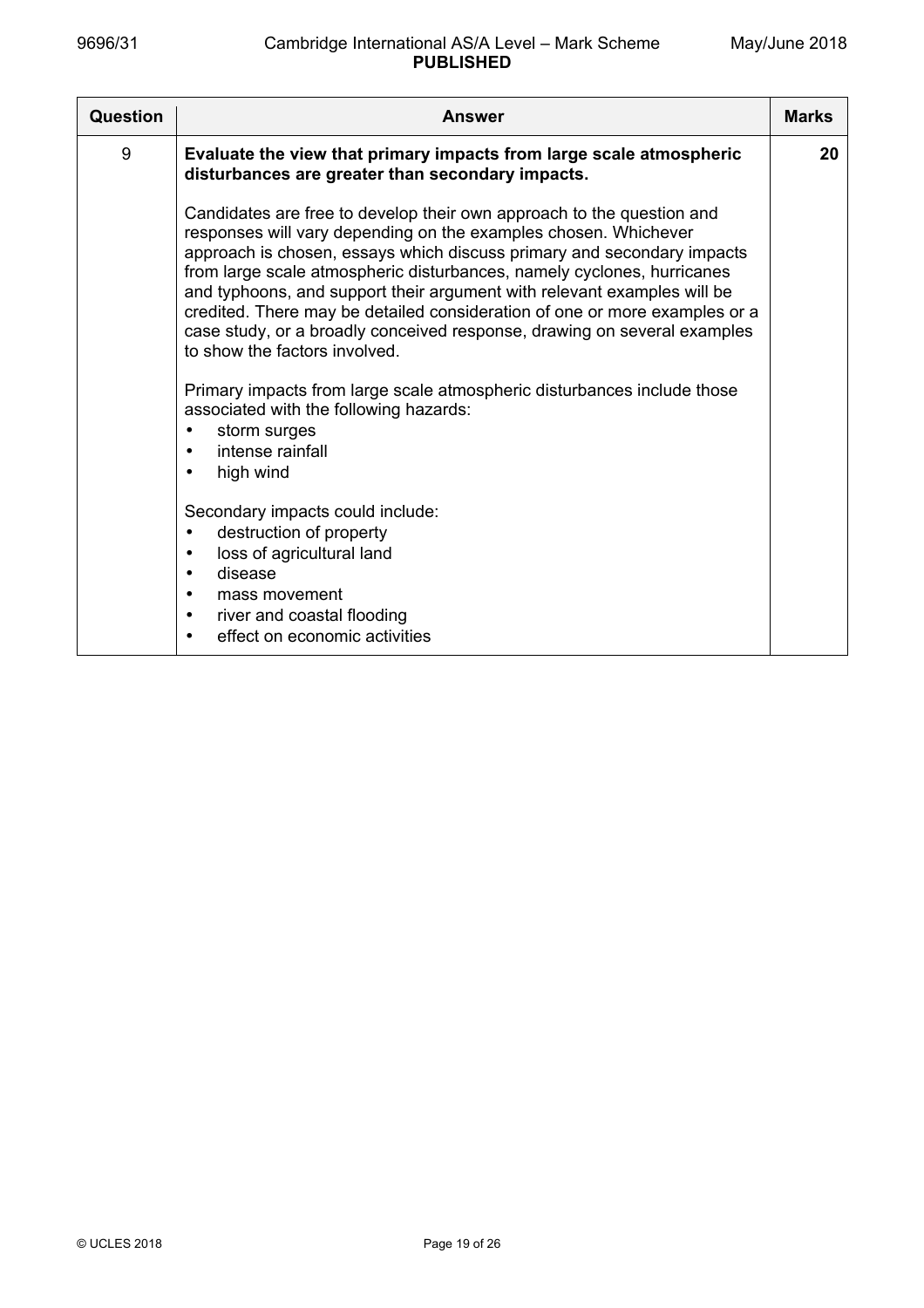| Question | <b>Answer</b>                                                                                                                                                                                                                                                                                                                                                                                                                                                          | <b>Marks</b> |
|----------|------------------------------------------------------------------------------------------------------------------------------------------------------------------------------------------------------------------------------------------------------------------------------------------------------------------------------------------------------------------------------------------------------------------------------------------------------------------------|--------------|
|          | Award marks based on the quality of the response using the marking levels<br>below.                                                                                                                                                                                                                                                                                                                                                                                    |              |
|          | Level 4<br>$16 - 20$<br>Response thoroughly evaluates primary and secondary impacts of large<br>scale atmospheric disturbances. Response makes clear distinction between<br>primary and secondary impacts and makes an effective and sustained<br>evaluation with a sound conclusion. Response is well founded in detailed<br>exemplar knowledge and strong conceptual understanding of the topic.                                                                     |              |
|          | Level 3<br>$11 - 15$<br>Response discusses impacts with less of a distinction between primary and<br>secondary. Response is broadly evaluative in character, comprising some<br>explanatory or narrative content and a conclusion. Response develops on a<br>largely secure base of knowledge and understanding with the use of<br>example(s).                                                                                                                         |              |
|          | Level <sub>2</sub><br>$6 - 10$<br>Response shows general knowledge of impacts from large scale<br>atmospheric disturbances but with discussion and understanding of a limited<br>range of impacts which are not developed. Response is mainly descriptive<br>or explanatory in approach and contains a brief or thinly supported<br>evaluation. Responses without the use of example(s) to support the<br>response will not get above the middle of Level 2 (8 marks). |              |
|          | Level 1<br>$1 - 5$<br>Response broadly discusses impacts of large scale atmospheric<br>disturbances without the necessary focus on primary and secondary<br>impacts and does not come to a convincing conclusion. A descriptive<br>response comprising a few simple points. Knowledge is basic and<br>understanding may be poor and lack relevance to the question set.                                                                                                |              |
|          | Level 0<br>$\mathbf 0$<br>No creditable response.                                                                                                                                                                                                                                                                                                                                                                                                                      |              |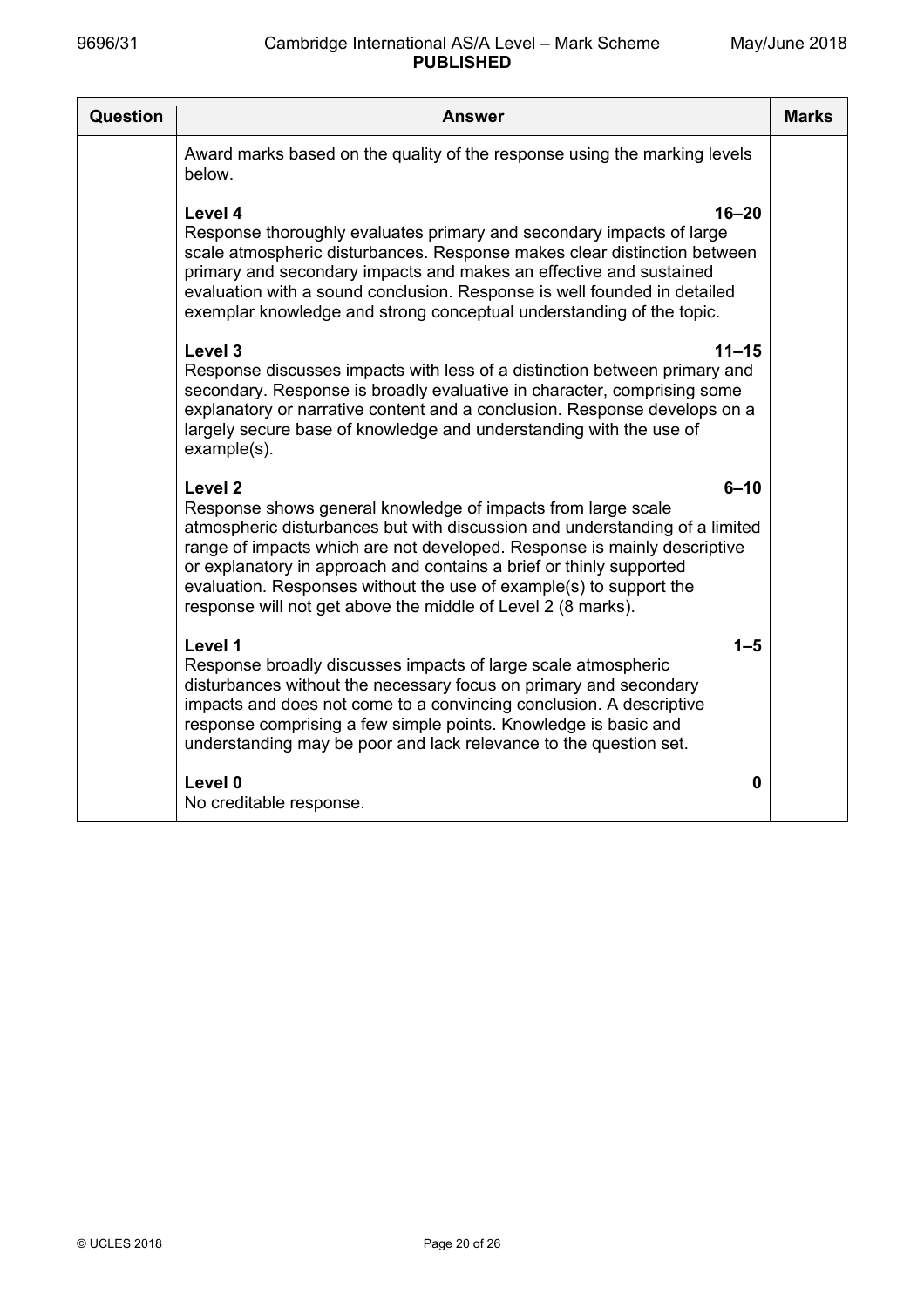### **Hot arid and semi-arid environments**

If answering this option, answer Question 10 and **either** Question 11 **or** Question 12.

| <b>Question</b> | <b>Answer</b>                                                                                                                                                                                                                                                                                                                                                                                                                                                                                                                                                                                                                                                                                                                                                                                                                                                                | <b>Marks</b> |
|-----------------|------------------------------------------------------------------------------------------------------------------------------------------------------------------------------------------------------------------------------------------------------------------------------------------------------------------------------------------------------------------------------------------------------------------------------------------------------------------------------------------------------------------------------------------------------------------------------------------------------------------------------------------------------------------------------------------------------------------------------------------------------------------------------------------------------------------------------------------------------------------------------|--------------|
| 10(a)           | Fig. 10.1 shows desert landforms created by water.                                                                                                                                                                                                                                                                                                                                                                                                                                                                                                                                                                                                                                                                                                                                                                                                                           | 4            |
|                 | Describe the fluvial processes which created the landforms shown in<br>Fig. 10.1.                                                                                                                                                                                                                                                                                                                                                                                                                                                                                                                                                                                                                                                                                                                                                                                            |              |
|                 | Fluvial processes to be described may include:<br>fluvial erosion – rare and intense flash floods create steep slopes,<br>$\bullet$<br>steep-walled canyons/wadis/arroyos<br>fluvial transportation – sand and rock moved short distances by water<br>$\bullet$<br>fluvial deposition – water on flatter plains as slope decreases, deposits<br>$\bullet$<br>material sorted by size, creates alluvial fans and on the piedmont area,<br>desert lakes (playas) are formed by ephemeral streams as few<br>permanent rivers exist<br>evaporation to produce the playa<br>$\bullet$<br>Candidates should interpret the figure to identify the relevant landforms. The<br>emphasis is on fluvial processes.<br>Landforms from the photograph created by water may include:<br>playa lake<br>$\bullet$<br>wadi/arroyos<br>٠<br>intermittent streams<br>alluvial fans<br>$\bullet$ |              |
|                 | 1 mark for each valid point, or 1 plus 1 if developed.                                                                                                                                                                                                                                                                                                                                                                                                                                                                                                                                                                                                                                                                                                                                                                                                                       |              |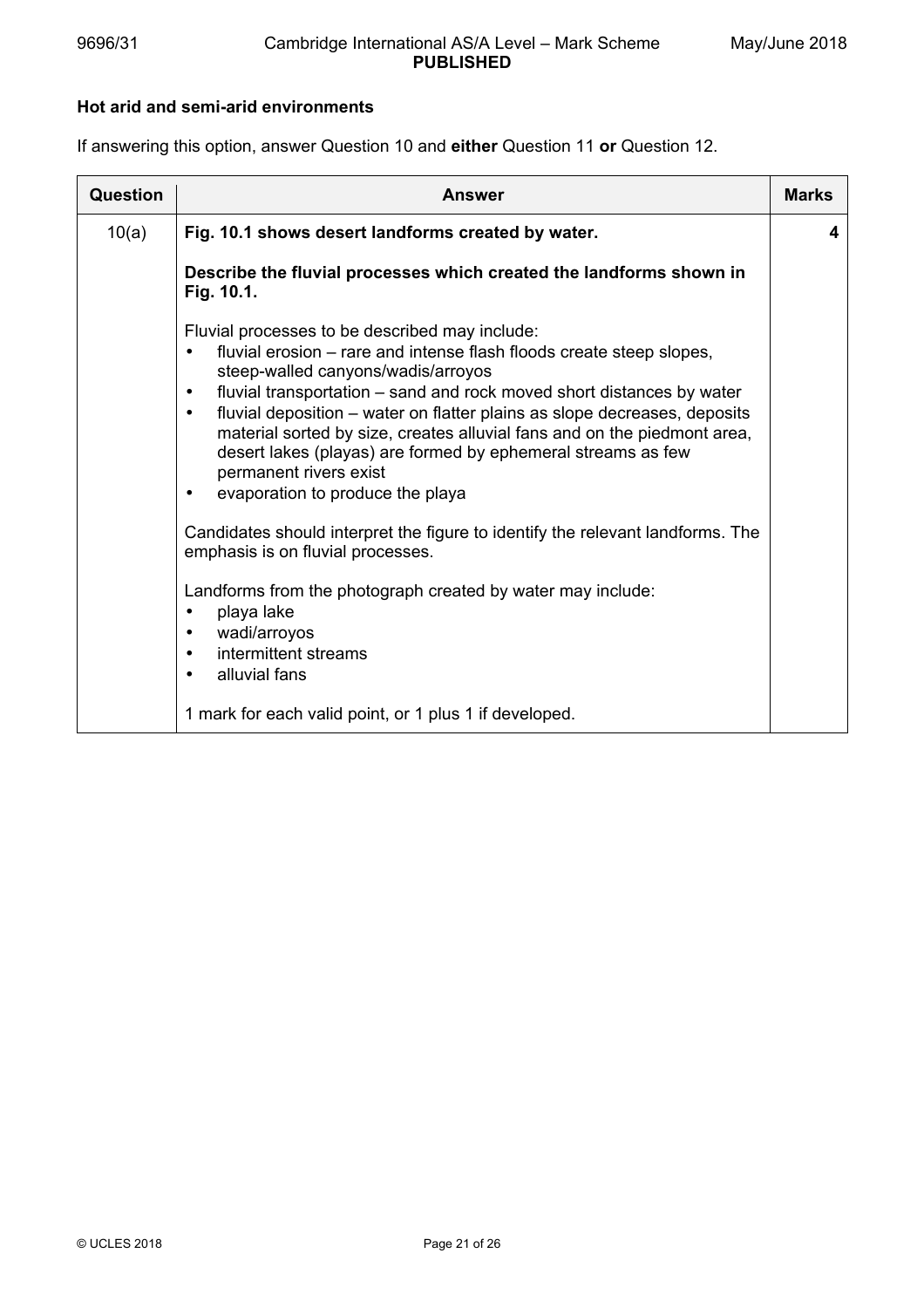| Question | <b>Answer</b>                                                                                                                                                                                                                                                                                                                                                            | <b>Marks</b> |
|----------|--------------------------------------------------------------------------------------------------------------------------------------------------------------------------------------------------------------------------------------------------------------------------------------------------------------------------------------------------------------------------|--------------|
| 10(b)    | Explain the role of Pleistocene pluvials in the development of any two<br>landforms shown in Fig. 10.1.                                                                                                                                                                                                                                                                  | 6            |
|          | Candidates should refer to the information available in Fig. 10.1 when<br>explaining the role of Pleistocene pluvials. Two landforms from playa lake,<br>wadi/arroyos, alluvial fans, intermittent streams may be chosen. There<br>needs to be knowledge and understanding of the processes operating in<br>Pleistocene pluvials that have created the chosen landforms. |              |
|          | Award marks based on the quality of explanation and breadth of the<br>response using the marking levels below.                                                                                                                                                                                                                                                           |              |
|          | Level 3<br>5–6<br>Response clearly explains the role of Pleistocene pluvials in the<br>development of two landforms identified in (a). Response is well founded in<br>detailed knowledge and strong conceptual understanding of the topic. Any<br>examples used are appropriate and integrated effectively into the response.                                            |              |
|          | Level <sub>2</sub><br>$3 - 4$<br>Response offers some explanation of the role of Pleistocene pluvials in the<br>development of two landforms identified in (a) but the response may be<br>unbalanced. Response develops on a largely secure base of knowledge and<br>understanding. Examples may lack detail or development.                                             |              |
|          | Level 1<br>$1 - 2$<br>Response describes landform(s) only and explanation is unclear and<br>insecure. Little mention of Pleistocene pluvial processes. Knowledge is<br>basic and understanding may be inaccurate. Examples are in name only or<br>lacking entirely.                                                                                                      |              |
|          | Level 0<br>0<br>No creditable response.                                                                                                                                                                                                                                                                                                                                  |              |
|          | Maximum Level 2 if only one landform.                                                                                                                                                                                                                                                                                                                                    |              |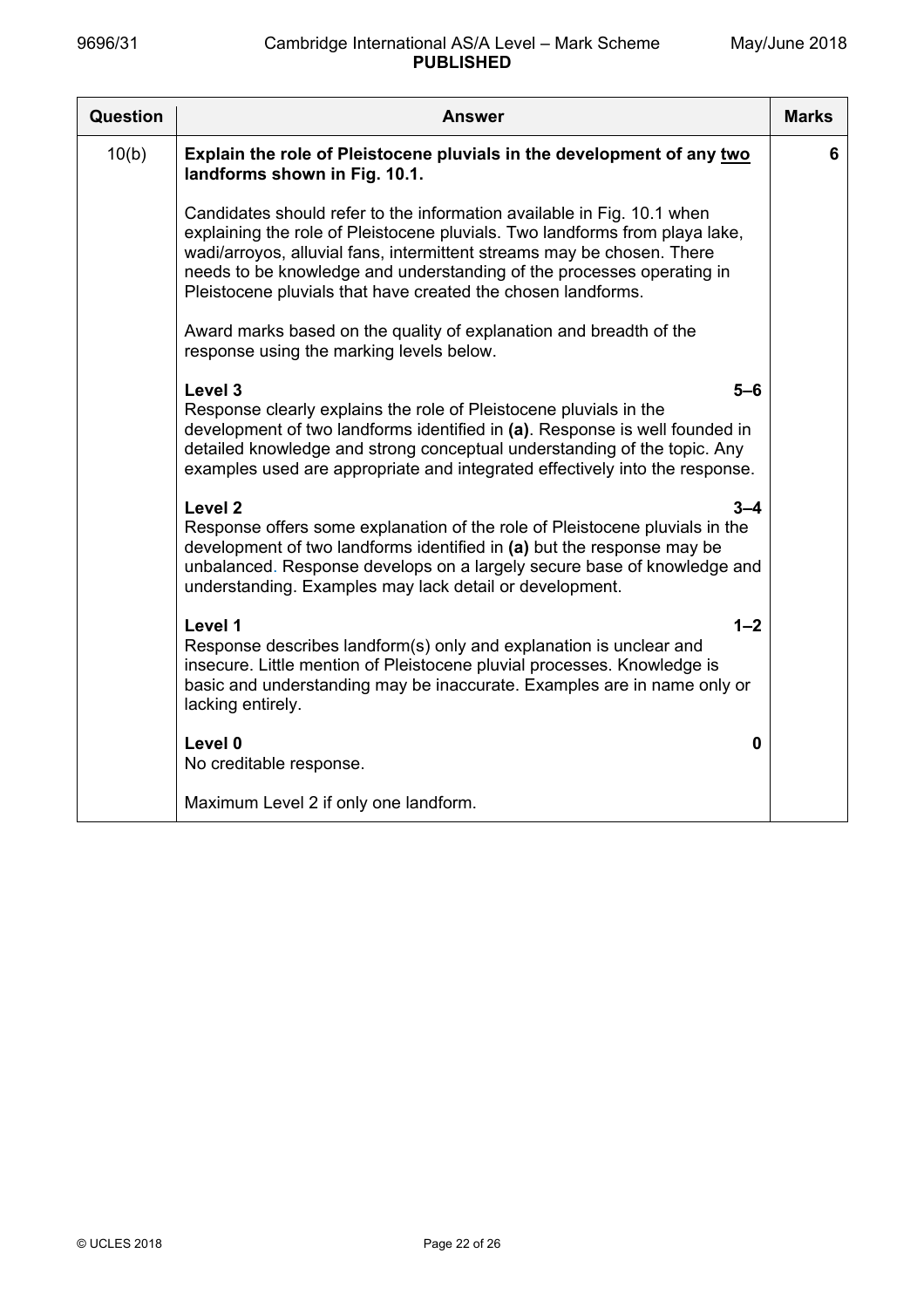| Question | <b>Answer</b>                                                                                                                                                                                                                                                                                                                                                                                                                                                                                                                                                                                                                                                                                                                                   | <b>Marks</b> |
|----------|-------------------------------------------------------------------------------------------------------------------------------------------------------------------------------------------------------------------------------------------------------------------------------------------------------------------------------------------------------------------------------------------------------------------------------------------------------------------------------------------------------------------------------------------------------------------------------------------------------------------------------------------------------------------------------------------------------------------------------------------------|--------------|
| 11       | To what extent is the lack of precipitation the only climatic feature of<br>arid environments?                                                                                                                                                                                                                                                                                                                                                                                                                                                                                                                                                                                                                                                  | 20           |
|          | Candidates are free to develop their own approach to the question and<br>responses will vary depending on the examples chosen. Whichever<br>approach is chosen, essays which discuss a range of climatic features of<br>aridity, and approach the extent to which a lack of precipitation is the only<br>climatic feature of arid environments and support their argument with<br>relevant examples will be credited. There may be detailed consideration of<br>one or more examples or a case study, or a broadly conceived response,<br>drawing on several examples to show the factors involved.<br>The focus of the discussion should be on the extent to which the lack of<br>precipitation is the only climatic feature of arid climates. |              |
|          | Candidates may discuss the following features of arid climates:<br>excessive heat and inadequate, variable precipitation<br>high diurnal range<br>lack of seasonality<br>$\bullet$<br>rainfall and temperature are the primary factors, but other factors have<br>$\bullet$<br>an influence<br>rainfall intensity is also relevant<br>$\bullet$<br>humidity is generally low in arid zones<br>$\bullet$<br>scarcity of vegetation reduces air movements, so arid regions are windy<br>$\bullet$<br>geographical features such as coastal deserts<br>$\bullet$                                                                                                                                                                                   |              |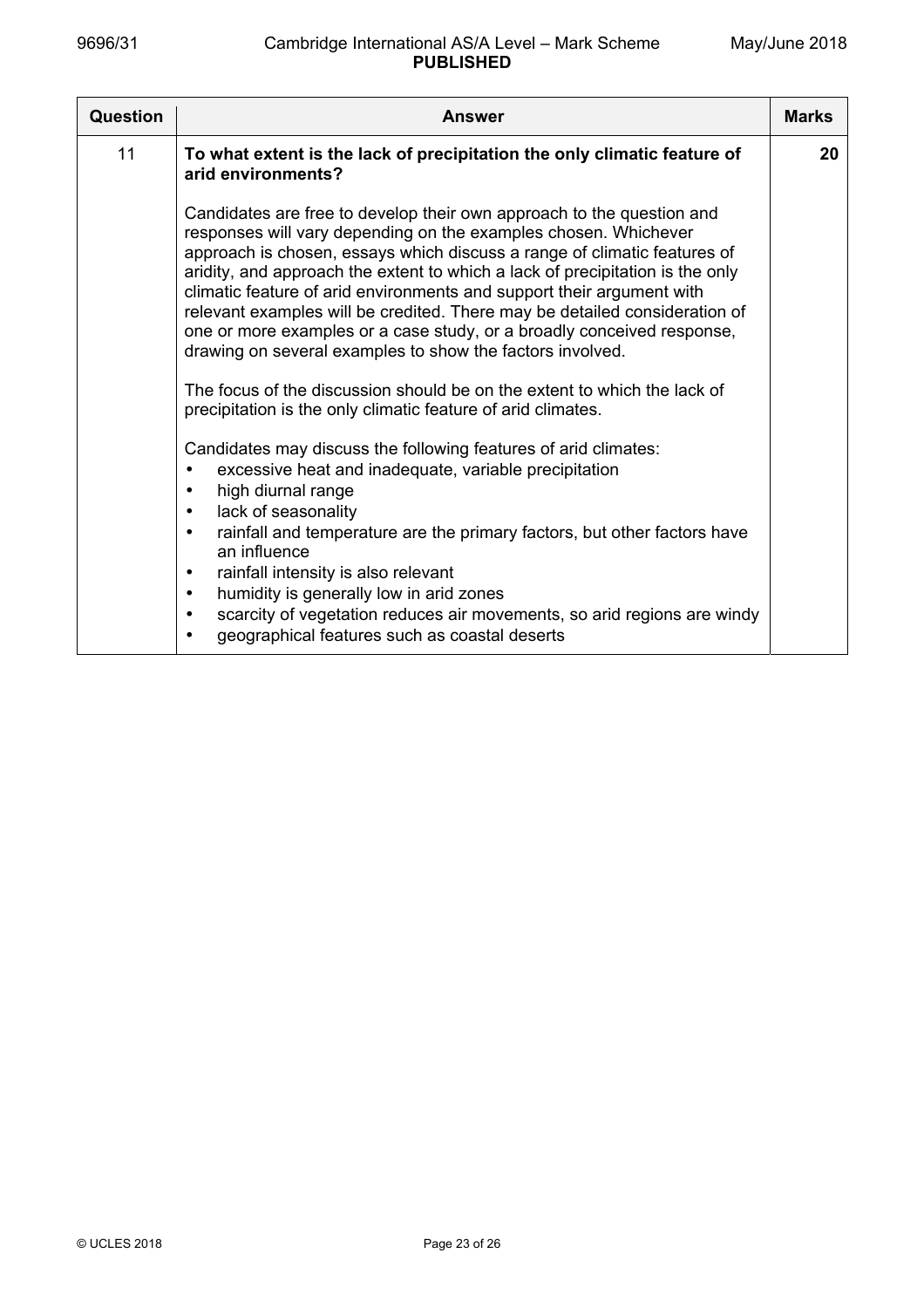| Question | Answer                                                                                                                                                                                                                                                                                                                                                                                                                                        | <b>Marks</b> |
|----------|-----------------------------------------------------------------------------------------------------------------------------------------------------------------------------------------------------------------------------------------------------------------------------------------------------------------------------------------------------------------------------------------------------------------------------------------------|--------------|
|          | Award marks based on the quality of the response using the marking levels<br>below.                                                                                                                                                                                                                                                                                                                                                           |              |
|          | Level 4<br>$16 - 20$<br>Response thoroughly discusses the climatic features of arid environments<br>and provides a thorough assessment of the relative importance of the lack<br>of precipitation as the main climatic feature. An effective and sustained<br>evaluation with a sound conclusion. Response is well founded in detailed<br>exemplar knowledge and strong conceptual understanding of the topic.                                |              |
|          | Level 3<br>$11 - 15$<br>Response discusses the climatic features of arid environments and makes a<br>sound assessment of the relative importance of the lack of precipitation as<br>the main climatic feature. Response is broadly evaluative in character,<br>comprising some explanatory or narrative content and a conclusion.<br>Response develops on a largely secure base of knowledge and<br>understanding with the use of example(s). |              |
|          | Level 2<br>$6 - 10$<br>Response shows general knowledge and understanding of the climatic<br>features of arid environments. Response is mainly descriptive or<br>explanatory in approach and contains a brief or thinly supported evaluation.<br>Responses without the use of example(s) to support the response will not<br>get above the middle of Level 2 (8 marks).                                                                       |              |
|          | Level 1<br>$1 - 5$<br>Response broadly discusses the climatic features of arid environments<br>without a clear focus on the question. A descriptive response comprising a<br>few simple points. Knowledge is basic and understanding may be poor and<br>lack relevance to the question set.                                                                                                                                                   |              |
|          | Level 0<br>0<br>No creditable response.                                                                                                                                                                                                                                                                                                                                                                                                       |              |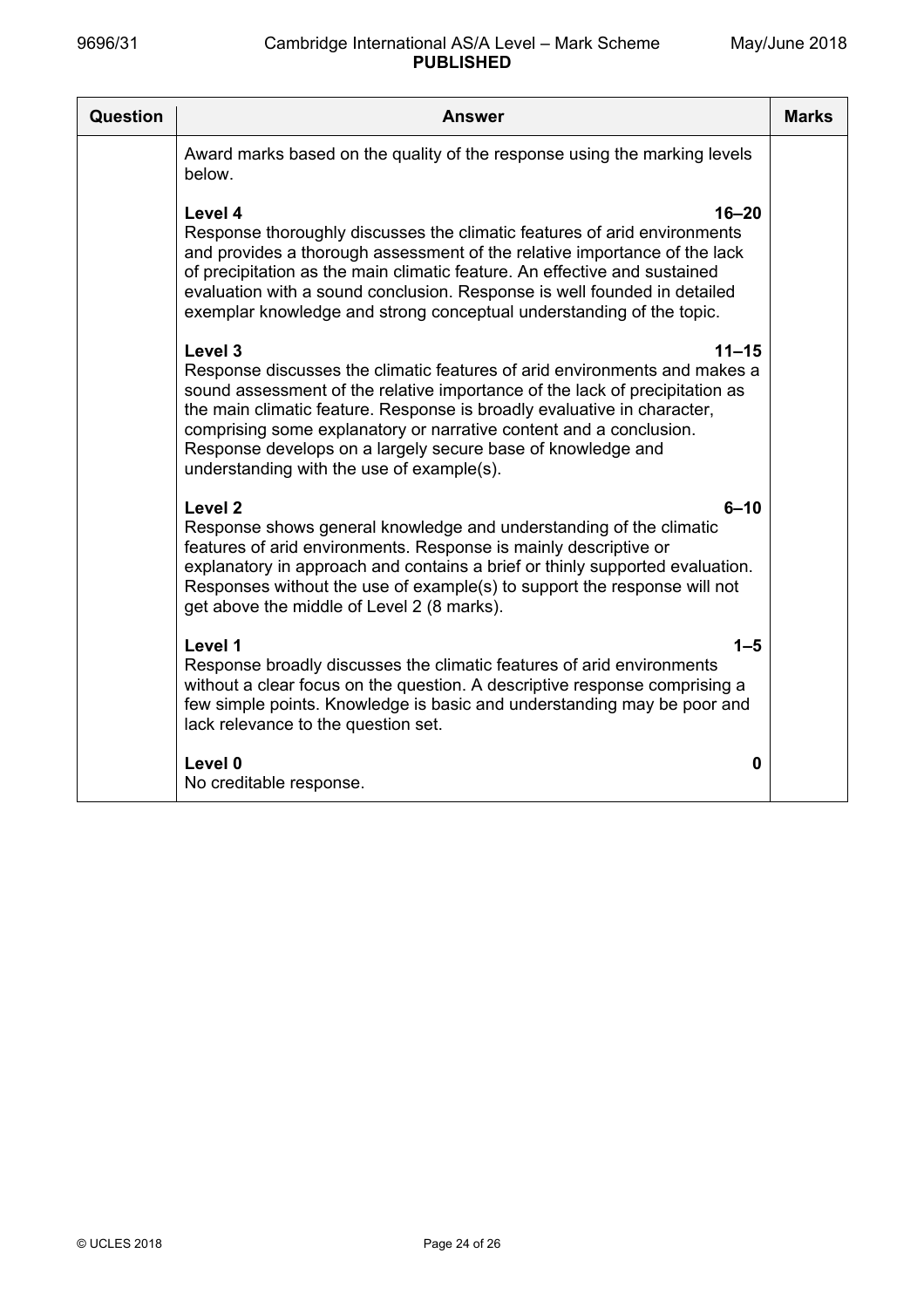| Question        | Answer                                                                                                                                                                                                                                                                                                                                                                                                                                                                    | <b>Marks</b> |
|-----------------|---------------------------------------------------------------------------------------------------------------------------------------------------------------------------------------------------------------------------------------------------------------------------------------------------------------------------------------------------------------------------------------------------------------------------------------------------------------------------|--------------|
| 12 <sup>2</sup> | Assess the extent to which either a hot arid or a semi-arid environment<br>can be sustainably managed.                                                                                                                                                                                                                                                                                                                                                                    | 20           |
|                 | Candidates are free to develop their own approach to the question and<br>responses will vary depending on the environment chosen. Whichever<br>environment is chosen, essays which discuss sustainable management and<br>support their argument with relevant examples will be credited. There may<br>be detailed consideration of one or more examples or a case study, or a<br>broadly conceived response, drawing on several examples to show the<br>factors involved. |              |
|                 | The detail will depend on which environment is chosen and statements on<br>the fragility of hot arid/semi-arid environments could be a good starting<br>point.                                                                                                                                                                                                                                                                                                            |              |
|                 | Sustainable management opportunities might include:<br>resource exploitation, agriculture, recreation and tourism, film industry<br>$\bullet$<br>areas where there is a presence of water at oases or exogenic rivers                                                                                                                                                                                                                                                     |              |
|                 | The potential availability of these opportunities depends on the environment<br>and examples chosen. Assessment of the management should consider<br>socio-economic and environmental needs, thus careful management is<br>required to ensure sustainability.                                                                                                                                                                                                             |              |